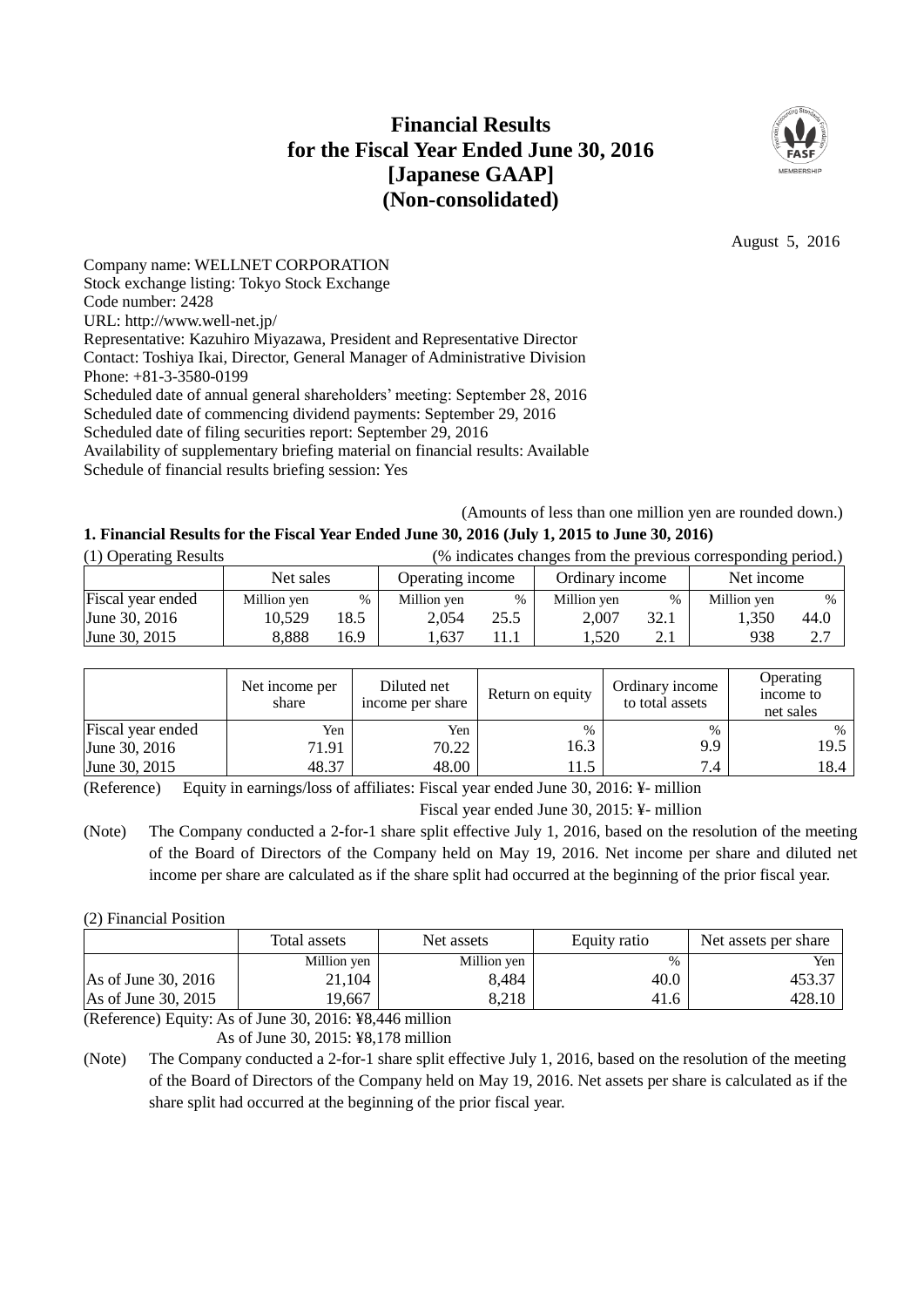(3) Status of Cash Flows

|                   | Cash flows from<br>operating<br>activities | Cash flows from<br>investing activities | Cash flows from<br>financing activities | Cash and cash<br>equivalents at the<br>end of year |
|-------------------|--------------------------------------------|-----------------------------------------|-----------------------------------------|----------------------------------------------------|
| Fiscal year ended | Million yen                                | Million yen                             | Million yen                             | Million yen                                        |
| June 30, 2016     | 2,554                                      | 218                                     | (1,107)                                 | 14,958                                             |
| June 30, 2015     | (712)                                      | 762)                                    | (933)                                   | 13,293                                             |

# **2. Dividends**

| Annual dividends                               |                    |                    |                    |          | Total | Payout      | Dividend        |                  |
|------------------------------------------------|--------------------|--------------------|--------------------|----------|-------|-------------|-----------------|------------------|
|                                                | 1st<br>quarter-end | 2nd<br>quarter-end | 3rd<br>quarter-end | Year-end | Total | dividends   | ratio           | to<br>net assets |
|                                                | Yen                | Yen                | Yen                | Yen      | Yen   | Million yen | $\%$            | $\%$             |
| Fiscal year ended June 30, 2015                | -                  | 0.00               | ۰.                 | 50.00    | 50.00 | 477         | 51.7            | 5.9              |
| Fiscal year ended June 30, 2016                | $\sim$             | 0.00               | ۰                  | 80.00    | 80.00 | 745         | 55.6            | 9.1              |
| Fiscal year ending June 30, 2017<br>(Forecast) | -                  |                    | -                  | 50.00    | 50.00 |             | $\qquad \qquad$ |                  |

(Note) Breakdown of year-end dividend for the fiscal year ended June 30, 2016 Ordinary dividend ¥74.00 Special dividend ¥6.00

(Note) On July 1, 2016, the Company carried out a 2-for-1 share split. For the fiscal year ended June 30, 2016, the actual amount of dividend before such share split is presented.

# **3. Financial Results Forecast for the Fiscal Year Ending June 30, 2017 (July 1, 2016 to June 30, 2017)**

(% indicates changes from the previous corresponding period.)

|                         | Net sales                    |                 | Operating income                                |                                                |                                             | Ordinary income                                |
|-------------------------|------------------------------|-----------------|-------------------------------------------------|------------------------------------------------|---------------------------------------------|------------------------------------------------|
| First half<br>Full year | Million yen<br>5.450<br>.100 | %<br>8.1<br>5.4 | Million yen<br>$600 - 800$<br>1.500<br>$.000 -$ | $\%$<br>$(45.5) - (27.3)$<br>$(51.3) - (27.0)$ | Million yen<br>$580 - 780$<br>$950 - 1.450$ | $\%$<br>$(47.7) - (29.7)$<br>$(52.7) - (27.8)$ |

|            | Net income                 |                           | Net income<br>per share |
|------------|----------------------------|---------------------------|-------------------------|
| First half | Million yen<br>$400 - 530$ | $\%$<br>$(46.2) - (28.7)$ | Yen<br>$21.29 - 28.21$  |
| Full year  | $650 - 1.000$              | (51.9)                    | $34.60 - 53.23$         |

(Note) The Company conducted a 2-for-1 share split effective July 1, 2016. Net income per share of the financial results forecast is calculated based on the number of issued shares (excluding treasury shares) after the share split.

(Note) Financial results forecast for the fiscal year ending June 30, 2017 is presented in ranges, since it is possible to fluctuate depending on the progress of new projects. For details, please refer to the "1. Analysis of Business Results and Financial Position (1) Analysis of Business Results" on pages 2 to 7 of the attached document.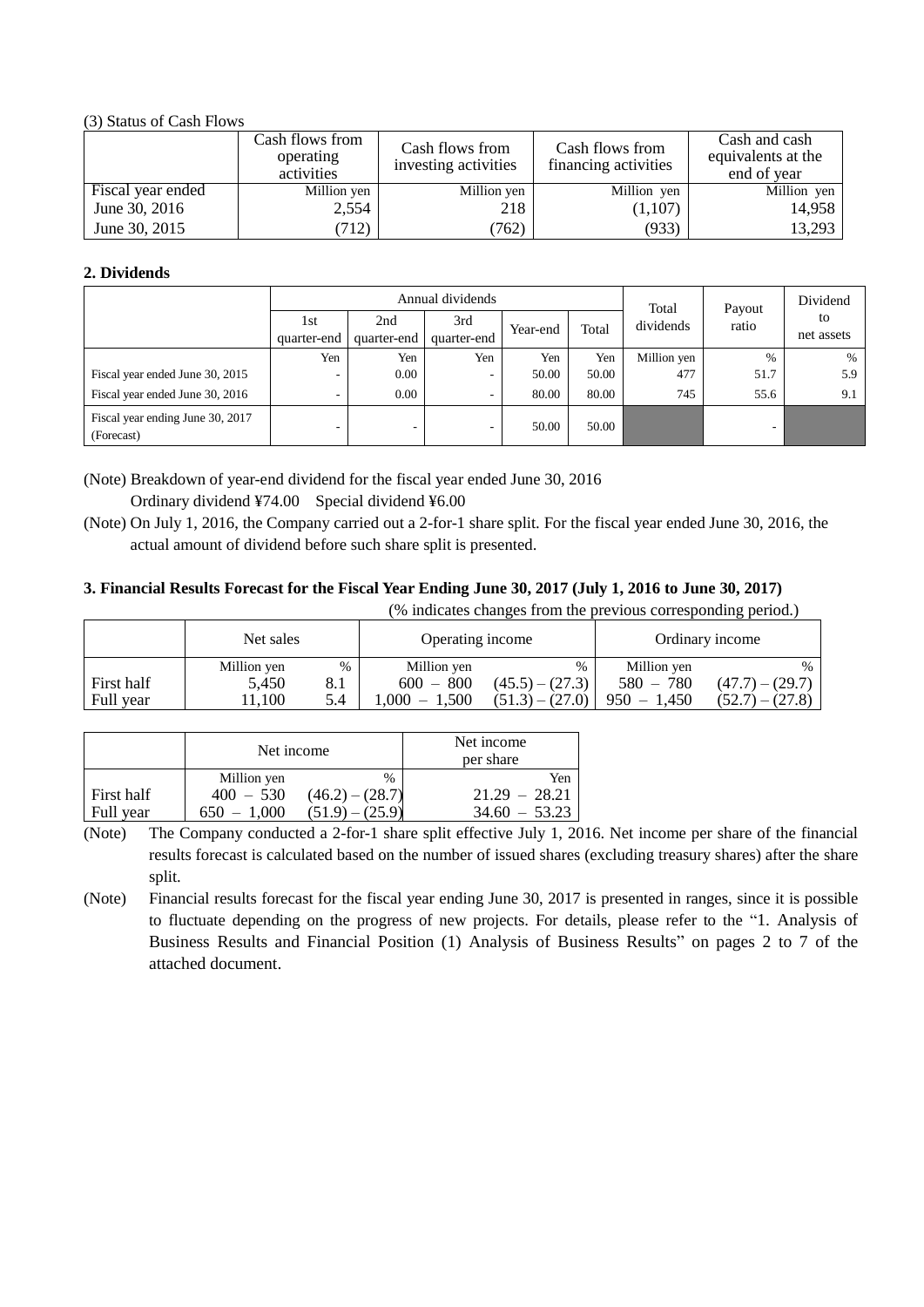# **\* Notes:**

- (1) Changes in accounting policies, changes in accounting estimates and retrospective restatement
	- 1) Changes in accounting policies due to the revision of accounting standards: Yes
	- 2) Changes in accounting policies other than 1) above: No
	- 3) Changes in accounting estimates: No
	- 4) Retrospective restatement: No
- (Note) For details, please refer to "5. Financial Statements (5) Notes to Financial Statements (Changes to accounting policies)" on page 22 of the attached document.
- (2) Total number of issued shares (common shares)
	- 1) Total number of issued shares at the end of the period (including treasury shares): June 30, 2016: 19,400,000 shares June 30, 2015: 19,600,000 shares
	- 2) Total number of treasury shares at the end of the period: June 30, 2016: 769,958 shares June 30, 2015: 495,308 shares
	- 3) Average number of shares during the period: Fiscal year ended June 30, 2016: 18,786,561 shares Fiscal year ended June 30, 2015: 19,394,898 shares
- (Note) The Company conducted a 2-for-1 share split effective July 1, 2016. Total number of issued shares (common shares) is calculated as if the share split had occurred at the beginning of the prior fiscal year.
- \* Presentation regarding the implementation status of the audit process

These financial results are outside the scope of audit process procedure under the Financial Instruments and Exchange Act. At the time of disclosure of these financial results, audit process procedures for the financial statements under the Financial Instruments and Exchange Act have not been completed.

\* Explanation of the proper use of financial results forecast and other notes

Financial results forecast presented herein is based on the information available as at the date of the announcement of this material, and involves considerable uncertainties. Actual results may differ from the forecast due to changes in business conditions.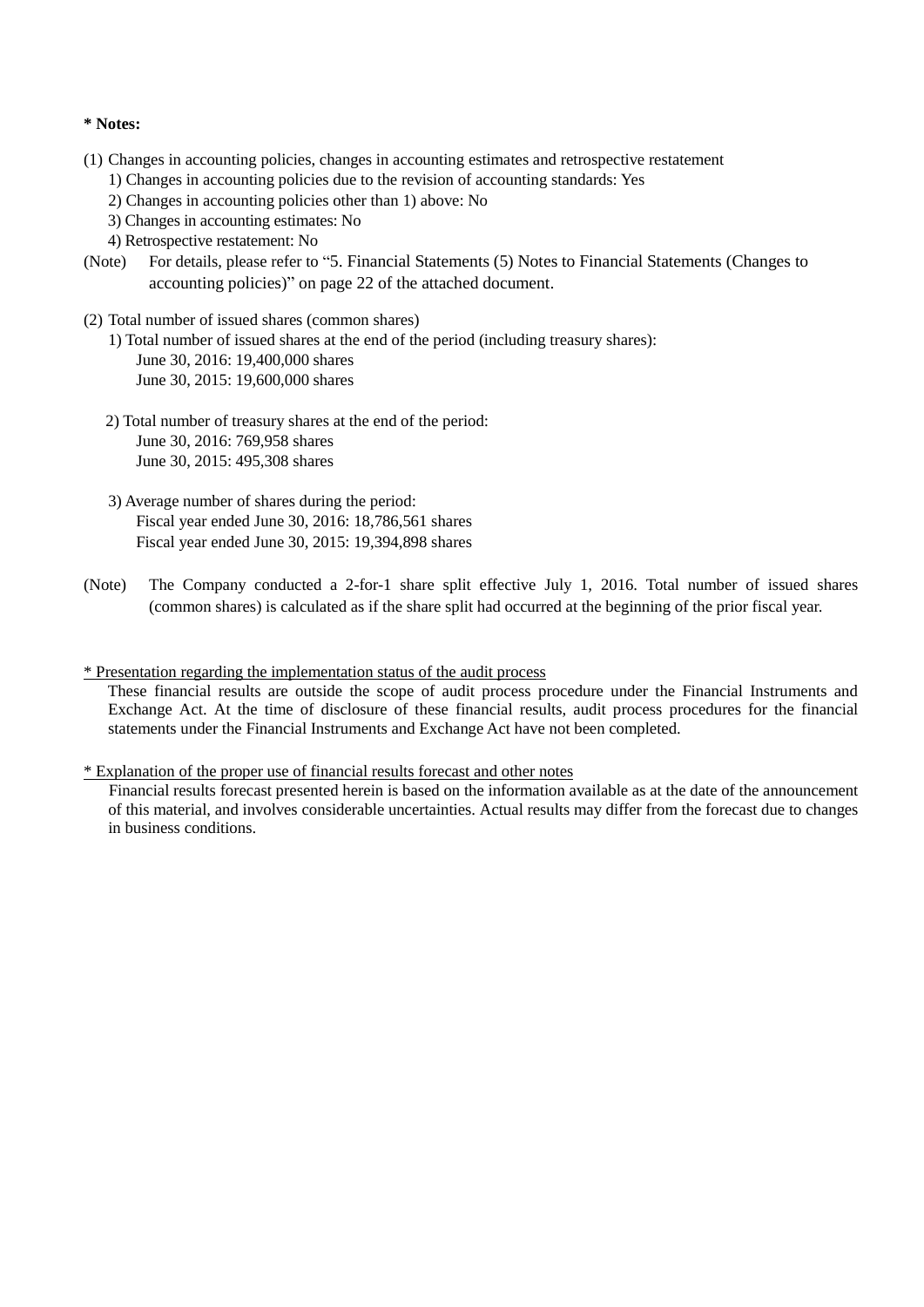# Table of Contents

| (3) Basic Policy for Profit Sharing and Dividends for the Fiscal Year under Review and the Next |  |
|-------------------------------------------------------------------------------------------------|--|
|                                                                                                 |  |
|                                                                                                 |  |
|                                                                                                 |  |
|                                                                                                 |  |
|                                                                                                 |  |
|                                                                                                 |  |
|                                                                                                 |  |
|                                                                                                 |  |
| (3) The Company's Medium to Long Term Management Strategy and Issues to be Addressed  13        |  |
|                                                                                                 |  |
|                                                                                                 |  |
|                                                                                                 |  |
|                                                                                                 |  |
|                                                                                                 |  |
|                                                                                                 |  |
|                                                                                                 |  |
|                                                                                                 |  |
|                                                                                                 |  |
|                                                                                                 |  |
|                                                                                                 |  |
|                                                                                                 |  |
|                                                                                                 |  |
|                                                                                                 |  |
|                                                                                                 |  |
|                                                                                                 |  |
|                                                                                                 |  |
|                                                                                                 |  |
|                                                                                                 |  |
|                                                                                                 |  |
|                                                                                                 |  |
|                                                                                                 |  |
|                                                                                                 |  |
|                                                                                                 |  |
|                                                                                                 |  |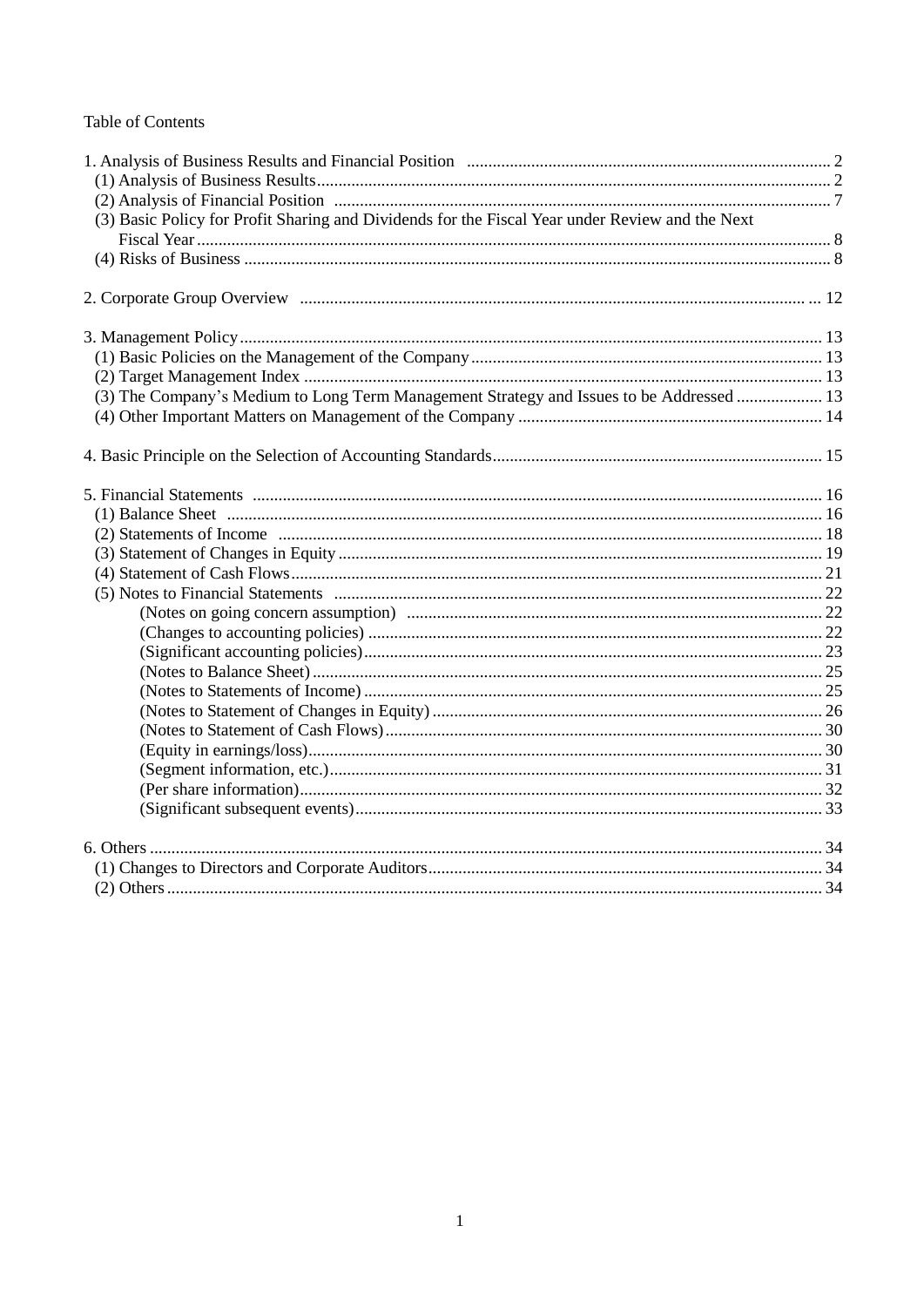# 1. Analysis of Business Results and Financial Position

#### (1) Analysis of Business Results

The Japanese economy during the fiscal year ended June 30, 2016 has been on a moderate recovery trend. However, cautiousness in future outlook increased and consumer confidence showed signs of weakening and has remained lacking in strength. Meanwhile, in the EC market, such as product sales and service, where the Company's business is built on, the B to C market has continued growth and the C to C market has also showed expansion partly due to the effect of the spread of smartphones.

Under these circumstances, in order to achieve the goals stated in the "Medium Term Three-Year Management Plan (July 2013 - June 2016)" announced in August 2013, the Company has promoted and executed various policies.

In the Medium Term Three-Year Management Plan, the Company deems "the establishment of business schemes responsible for the next generation" and "*kaizen*" (expanding functions, stable system operation and cost performance improvement, in other words building a muscular corporate structure) as its concrete priority measures, and has been carrying out activities with a view to steadily executing such measures. As a result, for the fiscal year ended June 30, 2016, the final year of the "Medium Term Three-Year Management Plan (July 2013 - June 2016)," the Company recorded net sales of ¥10,529 million (up 18.5% year-on-year), operating income of ¥2,054 million (up 25.5% year-on-year), ordinary income of ¥2,007 million (up 32.1% year-on-year), and net income of ¥1,350 million (up 44.0% year-on-year). Return on equity (ROE) came to 16.3%. We were able to achieve the targets of "¥2.0 billion in operating income" and "ROE of 15%" in the final year as initially set out in the Medium Term Three-Year Management Plan.

# [Verification by Themes for the Medium Term Three-Year Management Plan]

A. Establishment of business schemes responsible for the next generation

### 1) Bus IT Promotion Solution

Since commencing a service that allows customers to purchase tickets for inter-city highway buses at convenience stores for the first time in Japan in March 2001, more than 100 domestic bus operators have adopted it.

"Bus IT Promotion Solution" is the process of platformization that benefits both bus operators and users using state-of-the-art technology in a concrete form based on this system, operation and operating base. We developed and introduced systems that make what had been impossible happen by utilizing smartphones and tablets that are connected to the Internet, which have spread rapidly.

Specifically, we developed and introduced a system that maximizes sales opportunities by enabling customers to search for a bus bound for their destination by means of a smartphone application and purchase the service on the spot, and by selling bus tickets even after the bus leaving the starting station, and a system that materializes know-how of electronic authentication cultivated in the airline, J League and other businesses by means of inexpensive tablets installed in highway buses. The Company developed scheme that cannot be realized if individual bus operators developed it and provided a common platform thereof to bus operators, making it a variable cost for them. Although this scheme has yet to be widespread, we definitely feel there is a good response to it.

# 2) Development and provision of services for consumers

We pushed forward development of a smartphone application that provides a convenient concierge function to payers, in addition to payment collection for business operators, the core of our payment service. Although development was behind the original plan, we will be able to introduce the application during this fiscal year (35th fiscal year).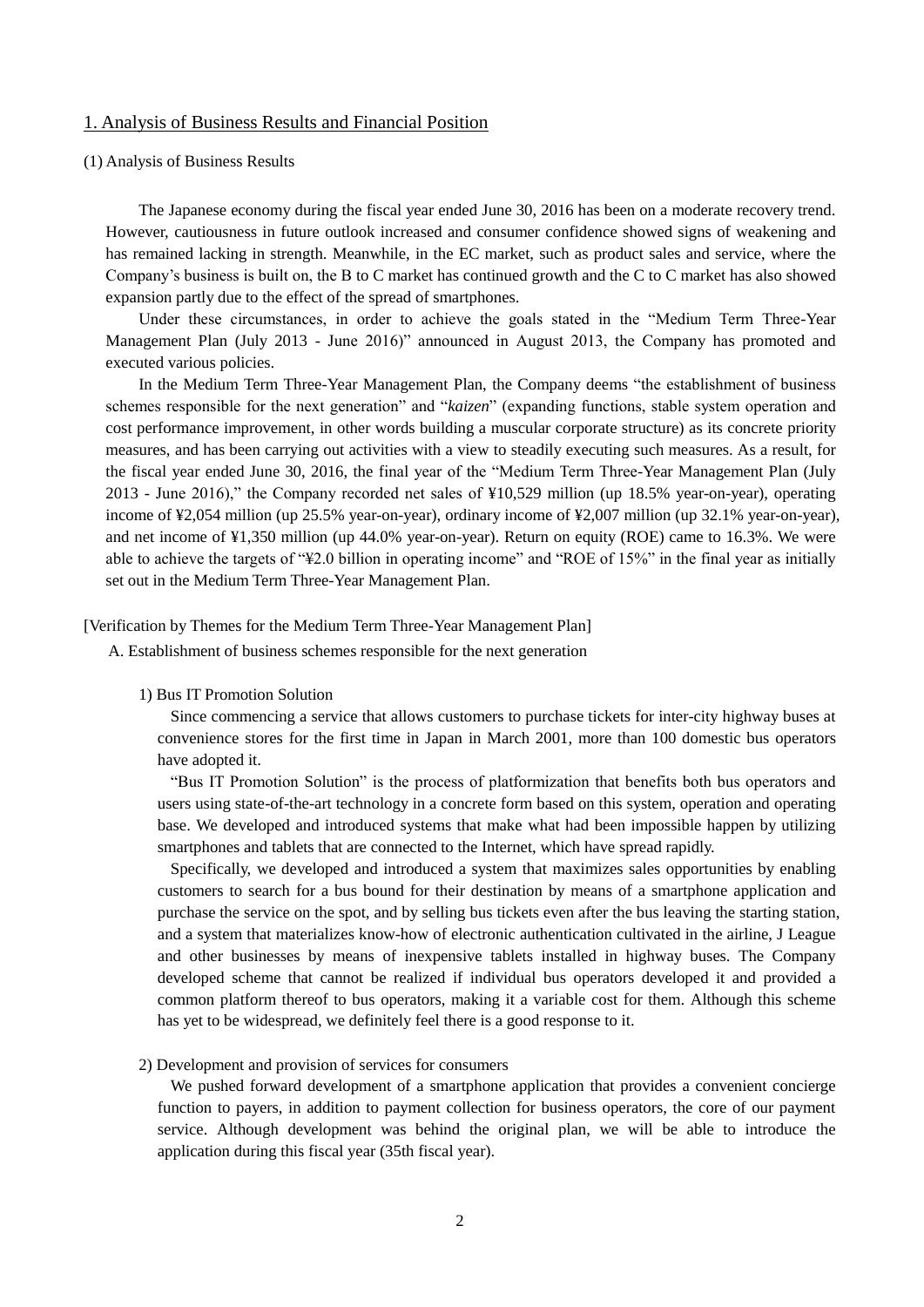- B. Kaizen (expanding functions, stable system operation and cost performance improvement, in other words building a muscular corporate structure)
	- 1) Expanding functionality of our value transfer platform (expansion of existing services)

In addition to the current receiving agency and Receipt over the Internet (bank transfer service) services, we started services whereby cash can be received at convenient stores and as Amazon Gift Cards.

In addition, we responded as swiftly as possible to business opportunities that arouse during this fiscal year, including the "paperless" project in which business operators can reduce costs through digitization of the issuance of paper-based invoices without conducting system development and the expansion of electronic payment for university admission.

2) Stable system operation and improved cost performance

The Company's system is becoming a social infrastructure. We tackled the important issue of stably operating the system; however, our efforts aimed at system enhancement and improvement of an internal structure were unable to keep pace with the higher-than-expected increase in traffic. As a result, a large-scale failure occurred in October 2015, causing great inconvenience to those involved. Based on the lessons we learned from the incident, we accelerated efforts to fundamentally reeducate employees, enhance the system and improve internal structure in response to the continuous increase in traffic.

Meanwhile, as stable operation is the top priority above all else, utilization of the "cost component analysis system," which had been planned to be undertaken simultaneously, remained as a challenge for the future.

#### C. Activities Contributing to Local Communities

We established the ¥100 million WELLNET Scholarship for financially struggling students attending a technical college in Hokkaido and have provided approximately ¥7 million in aid to about 30 students by the end of March, 2016. We have been encouraged by the many letters of gratitude we received from students who received such aid, enabling us to build wonderful relations with schools.

Based on our belief that above anything else it is essential to continue activities that contribute to society, we further increased the amount of scholarship by ¥60 million in the fiscal year ended June 30, 2016. We will contribute continuously to local communities as a citizen.

[Changes in Environment Surrounding the Company and Response Strategy = New Medium Term Five-Year Management Plan]

The Company's main business domain is the non-face-to-face payment market and its peripheral market, and we have improved our performance by know-how and a track record accumulated in these markets. As the non-faceto-face payment market is expected to continue achieving a certain level of growth in the future, we will pursue maintenance and evolution of our current business schemes. During the period of the New Medium Term Five-Year Management Plan, rapid progression and practical application of FinTech is expected. Furthermore, we will pursue a growth strategy aimed at achieving the target of ¥5.0 billion in ordinary income in the final fiscal year by actively making investment to turn the major changes in environment surrounding the Company such as the start of utilization and application of IoT into new business opportunities.

A. Releasing the WELLNET's "FinTech service," "*Shiharai-Hisho*" (scheduled for March 2017)

While the pillar of the Company's business revenue is "real-time cash payment," we have prepared a relevant scheme in light of the strong possibility that electronic money/cashless payment will grow further in the future. Thus we will release the electronic money service, "*Shiharai-Hisho,*" which we conceptualized in 2011, defined requirements and developed since then.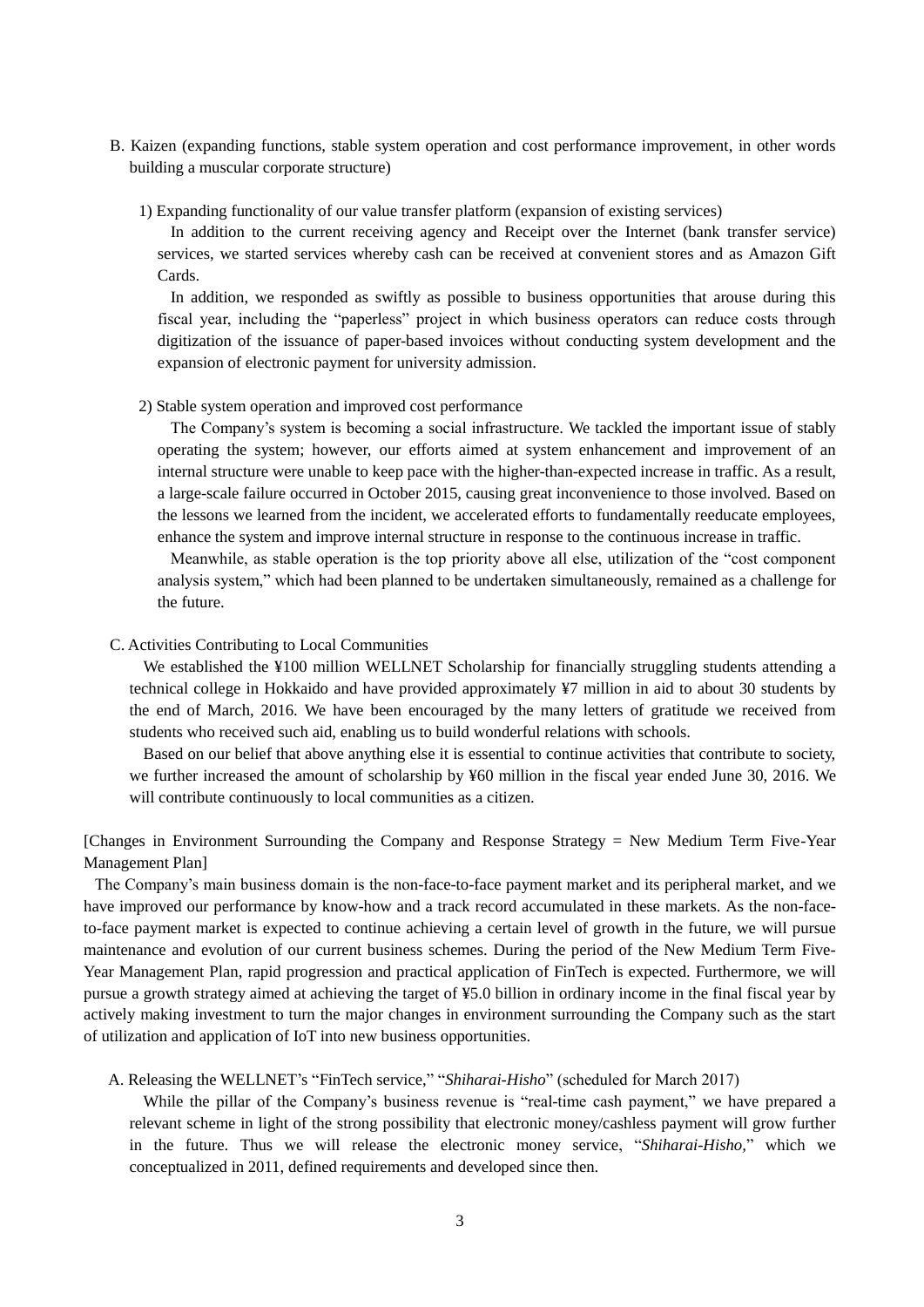The smartphone application "*Shiharai-Hisho*" is an electronic money service managed on servers with functions including the following:

- 1) Electronic money can be charged in real time from an affiliated bank (can be charged also from other receiving agencies).
- 2) The reminder function of the "*Hisho*" prevents one from "carelessly forgetting" payment, thereby improving the collection rate.

From the perspective of the business operators who provide services and products, sales opportunities will not be missed as the payment is made simultaneously with the purchase. In addition, it will allow them to handle high-frequency, small-amount payments such as digital contents, which had not been justified due to high cost thus far. It will also allow them to handle one-click payments, for which needs have been increasing recently.

Furthermore, business operators in the domain of postpaid-type settlement will benefit from reduction in the invoice issuing costs as a result of a shift from conventional paper invoices to electronic invoices.

As for promotion of this service, the Company will vigorously promote the application by 1) appealing to the business operators who have already installed our payment system, 2) sales activities in collaboration with partner banks, 3) displaying this service as a new payment method on the "Payment Method Guidance Screen," which is used eight million times per month by consumers for payment purposes, and 4) aggressive promotion aimed at consumers.

As for organization, a dedicated "FinTech Innovation" team and the "Innovation Promotion Section" have been established within the Sapporo Office and the Sales Department, respectively, and they will swiftly solve issues with a sense of unity. The Company will foster "*Shiharai-Hisho*" into the leading service that would represent the next generation of the Company with strong conviction.

# B. Actively promoting Bus IT Promotion Solution

We will actively develop and introduce "Bus Mori! SERIES" which constitutes the core of Bus IT Promotion Solution.

Until the previous fiscal year, we have introduced "Bus Mori! MONTA," an in-vehicle terminal for authentication service for inter-city highway buses, and "Bus Mori! NAVI," which allows users to search from a map and purchase tickets on the spot. This year we will introduce "Bus Mori! CONCIERGE," a smartphone application which would be considered a significant enhancement from NAVI (scheduled for August 2016).

The functions of "Bus Mori! CONCIERGE," a convenient application that can complete all the processes using a smartphone, are as follows.

- 1) Tickets of inter-city highway buses and airport limousine buses for over 100 bus routes already handled by the Company can be easily purchased using a smartphone.
- 2) If the ticket you regularly use is registered in "Immediate Purchase," the ticket can be purchased with just one click.
- 3) A ticket purchased in the "Immediate Purchase Mode" can be changed to the "next bus" with just one click (assuming usage at airports, etc.).
- 4) A ticket can also be purchased from the history list, etc.
- 5) The cancellation procedure can be also easily carried out with a smartphone.

Since electronic tickets displayed on the smartphone screen will also be treated as tickets in addition to the convenience store ticketing which the Company has already handled and they can be purchased with your smartphone 24 hours a day anytime, anywhere, user convenience will improve dramatically. The application is available in English and Chinese in addition to Japanese, anticipating the inbound demand.

As for authentication method of electronic tickets, in addition to "Bus Mori! MONTA," an in-vehicle tablet which is already in service, we will add to "Bus Mori! CONCIERGE" the function which would allow authentication by "*Denshi Mogiri,*" an electronic ticket collection, in case an "authentication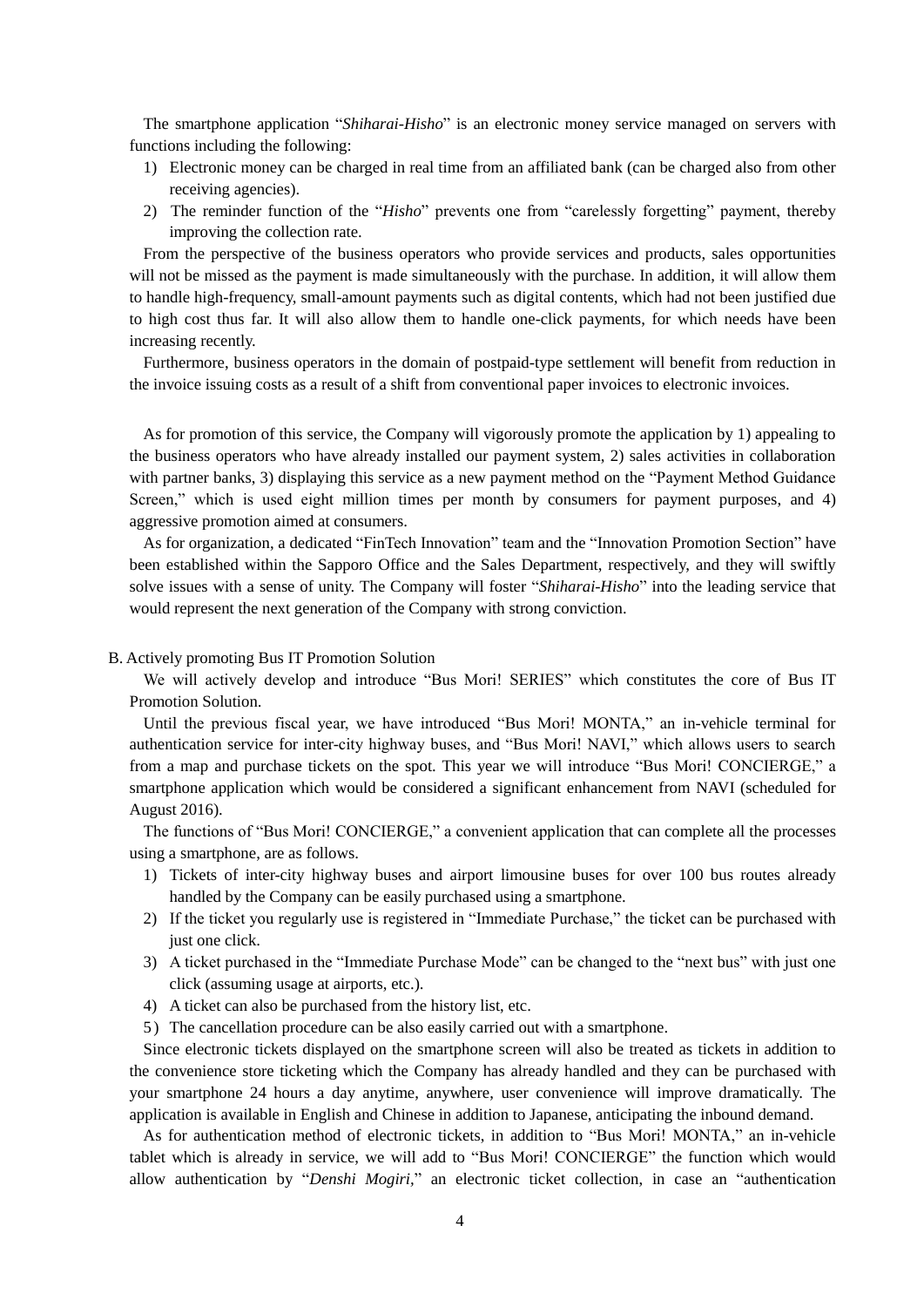terminal" is not available (scheduled for December 2016). With this addition, almost all the bus routes will be covered, thus leading to an expansion of the routs on which the "electronic tickets" are available.

Ultimately, it is essential to make as many consumers as possible to recognize, download, and use the application in order to make it profitable. The Company will aggressively promote "Bus Mori! CONCIERGE" which would allow consumers to "buy a highway bus ticket with your smartphone."

### C. Strengthening partnerships through open innovation

Significant changes are taking place around the Company's business fields such as "IOT" and "FinTech," thereby expanding business opportunities. To capture such opportunities, we will proactively implement measures without fearing the risks.

We will tackle such business opportunities by strengthening cooperation with universities, business entities, and companies with diverse knowledge and technologies. To be specific;

- 1) We will commence joint research with Hokkaido University with a view to developing and providing a safe and low-cost platform using blockchain technology. We will further deepen this relationship to produce concrete deliverables.
- 2) We will push ahead with joint research with the National Institute of Informatics to contribute to the bus business and regional revitalization by utilizing IT through such initiatives as utilization of big data, yield management, and stimulation of demand by visualization of fixed route buses.
- 3) We will cooperate with companies engaged in the development and establishment of the Company's payment peripheral platform.
- 4) Concerning financial services in particular, it is important to strike a balance between "security" and "cost performance." Since considerable research and development expenses are required to resolve this issue, we launched WELLNET Venture Capital, CVC aimed at investment in such fields.

D. Raising the level of Sapporo Office which handles the core functions of the system (Three years from July 2016)

Although we have improved the structure of our Sapporo Office based on the lessons learned from the large-scale failure which occurred in the previous fiscal year, we will carry out investment from this fiscal year with the aim of raising the level of the office more dynamically.

1) With the support of NTT Advanced Technology Corporation, we will dramatically enhance the skills of our Sapporo Office employees.

We will raise the level of the employees through the so-called "ultimate OJT" in which our Sapporo Office will be staffed by more than 10 highly skilled engineers who will conduct on-site education in a team with the Company's employees in processes ranging from system development to infrastructure design and operation, and by establishing a full-scale Quality Control Department.

2) Improvement of structure

Until the previous fiscal year, the President had concurrently served as the Director in charge of the Sapporo Office. However, we will do everything we can to raise the level of the Office and achieve "stable operation" such as inviting personnel who have a high level of technical capabilities, knowledge and experience from NTT Advanced Technology Corporation, increasing the number of Executive Officers from one to three, and also appointing an advisor with sufficient knowledge.

3) Shift to cloud-based services

Based on the judgment that the conventional method of infrastructure development cannot adequately respond to the rapidly increasing traffic, we will shift to cloud-based services that can flexibly handle scale-up and distributed processing in the next three years. Through this initiative, we will aim to achieve both stable operation and optimal cost performance.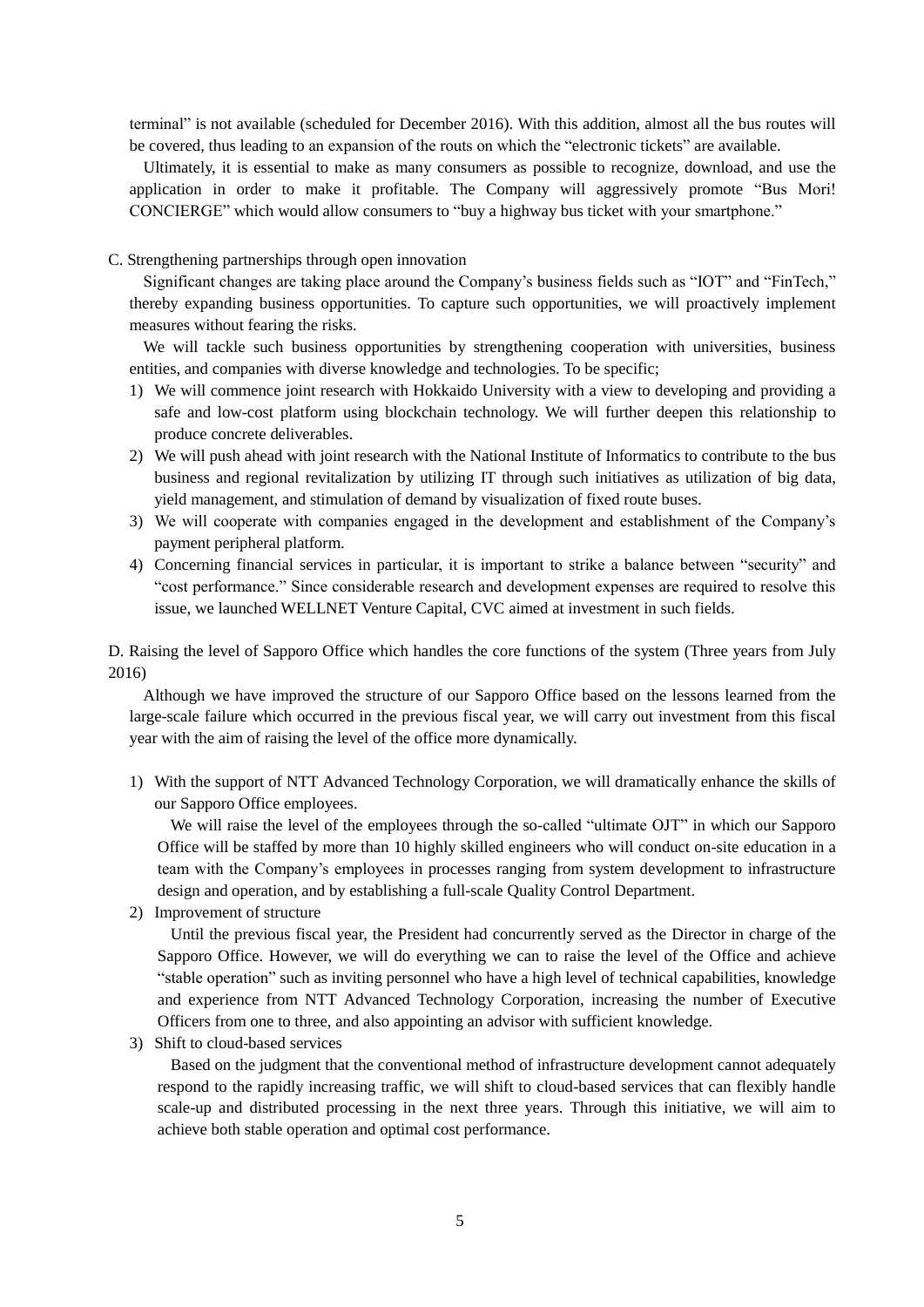### E. Governance for proper corporate activities

The Company defines its raison d'etre and code of conduct for employees in WELLNET Arete (Virtue) with a view to implementing effective governance. Although the product may change, we will disseminate the Company's core action philosophy to employees.

# [WELLNET Arete]

Contribute to society by continuing to create "systems that would be handy to have."

Promote our "works" to society at large.

Distribute the "benefit" gained from our business to employees, shareholders and as investments in our future.

#### [WELLNET Employee Arete]

I will steer clear of stereotypes and remain open minded.

I will first think independently, and make suggestions to maximize overall efficiency.

I will promote open discussion in support of management to facilitate decision-making and companywide implementation of new ideas.

I will specify "who" will do "what" by "when."

I will verify my end product continually and endeavor to improve.

I will report with veracity, accuracy and speed.

I will transact business only after finalizing documentation and agreements regarding services and compensation.

I will maintain a principle of integrity and accept neither entertainment nor gifts.

(Outlook for the next fiscal year)

[Revenue Forecast and Return to Shareholders (Five Years from July 2016)]

The Company has returned 100% of profits to shareholders for three years until the fiscal year ended June 30, 2016. In addition, we were able to meet shareholders' expectations and gain their trust by achieving the ambitious targets of ¥2.0 billion in operating income and 15% in ROE.

For five years from this fiscal year, we will actively invest in a timely manner to respond appropriately to major changes in the environment and create a higher level of corporate value. In particular, in addition to the close relationship with the business operators providing services and products, we will start several smartphone applications that directly appeal to consumers from this fiscal year. It is likely that investment, for changing the line of business, in promotional activities aimed at recognition and spreading of such services, acquisition and training of human resources, improvement of system capability, and shift to cloud-based services, amount to a significant amount. Also, maximization of the investment effect calls for swiftly deciding in a timely manner and making bold investments. Furthermore, we will aggressively engage in M&As if they are judged to contribute to the growth of the income of the Company.

Meanwhile, we are making the company leaner by keeping an eye individually on the allocation of resources by the Company with zero-based budget, denying annual budget based on the previous year.

Furthermore, by visualizing and analyzing the cost component and revenue structure, which tend to become ambiguous with an increase in services handled and business operators, for each service and business operator, enabling us to make accurate and swift decisions, we will develop a structure that allows us to constantly conduct lean operation.

Given this active and timely investment policy, we expect operating income to be in the range of approximately ¥1.0 billion to ¥1.5 billion for the fiscal years ending June 30, 2017 and June 30, 2018. As a fruit of that, we set the ordinary income targets of ¥3.0 billion for the fiscal year ending June 30, 2019, three years from now, and ¥5.0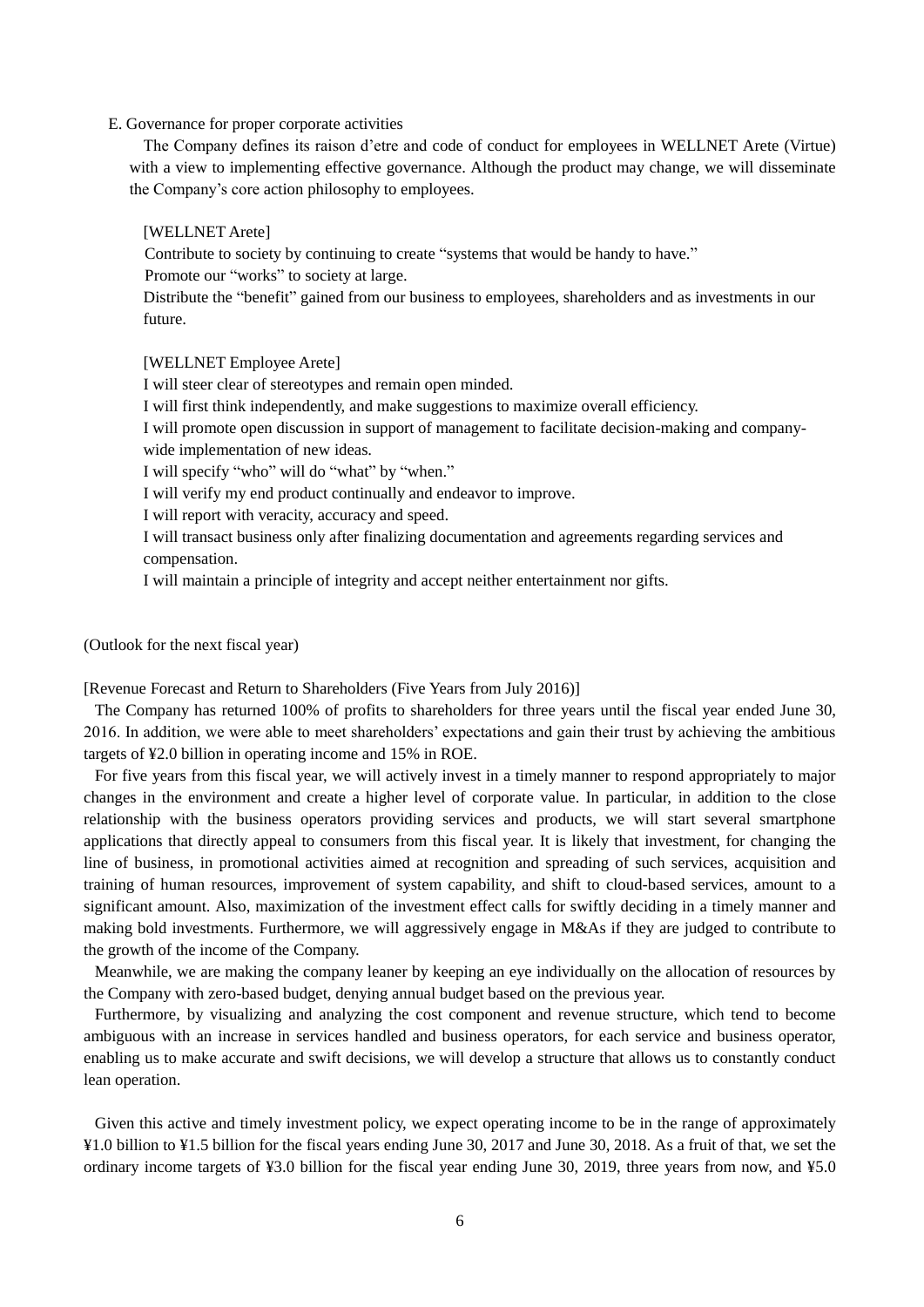billion for the fiscal year ending June 30, 2021, five years from now. While the ordinary income of ¥3.0 billion three years from now and ¥5.0 billion five years from now are clear targets, as stated above, the Company has decided on the management policy of aggressively taking risks, including making large and swift investment in the field related to "FinTech service" in the face of large business opportunities currently available. The operating income for the fiscal years ending June 30, 2017 and June 30, 2018 may fluctuate depending on the progress of new projects.

Meanwhile, we will maintain a dividend payout ratio of 50% or more over the next three years from this fiscal year and pay a dividend of ¥50 even when dividend per share is less than ¥50, as consideration for shareholders in light of the management policy to aim for a higher level of corporate value by aggressively taking risks and in order to encourage shareholders to make long-term investment with peace of mind. This amount is 35% higher than the ¥37 dividend\* for the fiscal year ended June 30, 2016 (excluding special dividend).

\*The Company carried out a 2-for-1 share split on July 1, 2016.

In addition, we will do our best to give an accurate and in-depth explanation of the issues to be addressed and the progress to shareholders and institutional investors who make long-term investment.

Going forward, we will seek to become a company that is loved by our customers, employees and shareholders with high expectations as we work to improve our corporate value. We hope that you look forward to the challenges we take on in the future.

#### (2) Analysis of Financial Position

1) Status of assets, liabilities, and net assets (Assets)

Current assets as of June 30, 2016 stood at ¥19,416 million. This mainly comprises cash and deposits of ¥14,458 million, securities of ¥2,999 million and operating accounts receivable of ¥529 million (receivables associated with the face value of PIN, in the PIN Online Sales Services). Cash and deposits include ¥9,566 million of receiving agency deposit in money collection business, which is the money kept temporarily by the Company up to the predetermined date of transfer to operators in the following month. Meanwhile, non-current assets amounted to ¥1,688 million. This mainly comprises tools, furniture and fixtures of ¥109 million, software of ¥530 million, and investment securities of ¥507 million. As a result, total assets amounted to ¥21,104 million.

# (Liabilities)

Current liabilities as of June 30, 2016 stood at ¥12,398 million. This mainly comprises operating accounts payable of ¥1,043 million (receivables associated with the face value of PIN, in the PIN Online Sales Services) and receiving agency deposit of ¥9,566 million. Meanwhile, non-current liabilities amounted to ¥221 million. As a result, total liabilities amounted to ¥12,619 million.

# (Net assets)

Net assets as of June 30, 2016 stood at ¥8,485 million. This mainly comprises shareholders' equity of ¥8,446 million.

# 2) Status of cash flows

Cash and cash equivalents (the "funds") as of June 30, 2016 stood at  $\frac{1}{4}14.958$  million. The status of cash flows as of June 30, 2016 and their contributing factors are as follows.

#### (Cash flows from operating activities)

Funds used in operating activities for the fiscal year ended June 30, 2016 amounted to ¥2,554 million. The main factor for the increase is income before income taxes of ¥2,007 million and ¥817 million increase in receiving agency deposits, while main factors for the decrease are ¥312 million decrease in operating accounts payable.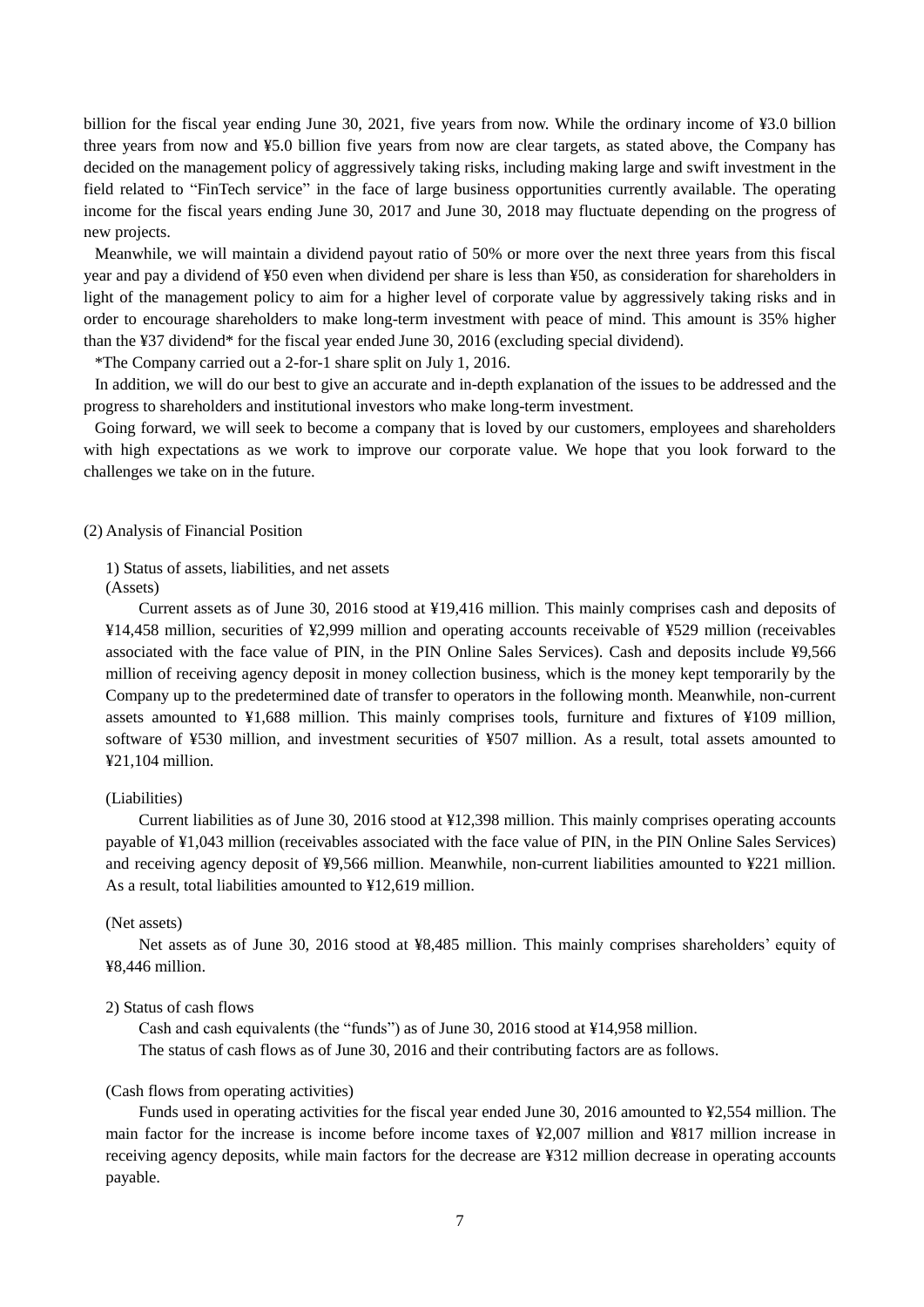# (Cash flows from investing activities)

Funds used in investing activities for the fiscal year ended June 30, 2016 amounted to ¥218 million. The main factors for the increase are proceeds from redemption of securities of ¥4,300 million and proceeds from withdrawal of time deposits of ¥2,200 million, while main factors for the decrease are purchase of securities of ¥4,897 million and payments into time deposits of ¥1,100 million.

## (Cash flows from financing activities)

Funds used in financing activities for the fiscal year ended June 30, 2016 amounted to ¥1,108 million. The main factors for the decrease are purchase of treasury shares of ¥630 million and cash dividends paid of ¥476 million.

### (3) Basic Policy for Profit Sharing and Dividends for the Fiscal Year under Review and the Next Fiscal Year

We aim to pay a stable, high dividend to all of our shareholders in accordance with the policy to "return 100% of profit earned during the Medium Term Management Plan to shareholders" which was determined as our numerical target in the "Medium Term Three-Year Management Plan (July 2013 - June 2016)" announced in August 2013. Specifically, our policy is to return 100% of profit to shareholders by raising the dividend payout ratio during the Medium Term Management Plan to 50% (excluding extraordinary factors), and from income after income taxes, appropriate the entire balance after the dividend for purchase and retirement of treasury shares.

Regarding the dividend for the fiscal year ended June 30, 2016, as a result of taking into account the target dividend payout ratio of 50% stated in the Medium Term Management Plan based on non-consolidated net income, the year-end dividend was set at an ordinary dividend of ¥74 per share. Since treasury shares acquired during the fiscal year ended June 30, 2016 are expected to be less than the balance after income taxes, we decided to pay a year-end dividend of ¥80 including a special dividend of ¥6. Treasury shares acquired during the fiscal year ended June 30, 2016 (July 2015 to June 2016) were 263,000 shares or ¥629 million, and the total return was ¥1,374 million, or 101.7%.

With regard to the dividend for the next fiscal year, in accordance with the policy determined as our numerical target in the "New Medium Term Five-Year Management Plan (July 2016 - June 2021)," we will set the dividend payout ratio for the first three years at 50% or more (excluding extraordinary factors), and pay a dividend of ¥50 even when dividend per share is less than ¥50. This amount is 35% higher than the ¥37 dividend\* for the fiscal year ended June 30, 2016 (excluding special dividend).

\*The Company carried out a 2-for-1 share split on July 1, 2016.

On the basis of the net income forecast for the next fiscal year and by taking into account the stated target dividend payout ratio of 50% or more or dividend of ¥50, we are planning to pay ¥50 per share.

### (4) Risks of Business

Among matters listed in the financial statements relating to 1. Business Results, 3. Management Policy, and 4. Non-consolidated Financial Statements, the following matters could potentially have a significant impact on the decisions of the investors.

Forward-looking statements within the text are those identified by the company as of the date of announcement of the Financial Statement (August 5, 2016), and there is a possibly that our business performance and financial condition may be affected by the occurrence of events other than those listed below that are unforeseeable at this time.

## 1) Receiving agency deposit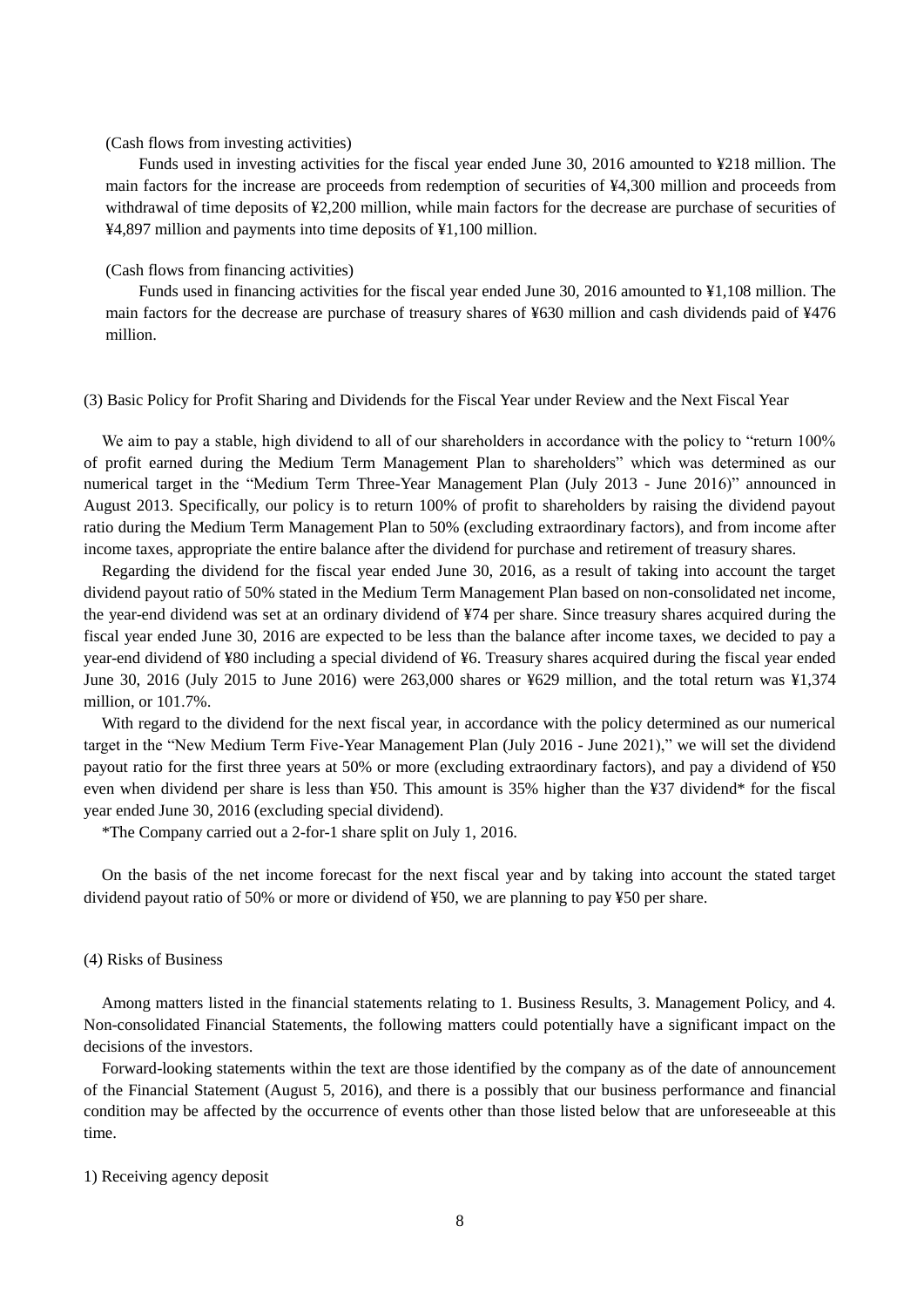The Multiple Payment Services provided by the Company transfers money to the customer business operator on a given date after temporarily storing the payment on behalf of the customer in a savings account managed separately under the Company's name. The money temporarily stored by the Company as a receiving agency is recognized on the balance sheet as both "cash and deposits" (assets) and "receiving agency deposits" (liabilities).

The payment stored in the receiving agency is managed separately from the Company's settlement funds in a checkable deposit account of a financial institution in order to protect the assets of the customers. To mitigate the risk of bad debt, the Company adopts a scheme to offset the fees (sales of the Company) when sending payment to the customer based on the contract. However, if financial administration polices related to pay off or the like are changed making the account no longer subject to deposit protection, there is a possibility that our business operations and performance will be affected by the changes to the storage methods of receiving agency payment or changes to the collection methods of our accounts receivable - trade.

#### 2) Dependence on the infrastructure of the convenience store industry

In the Multiple Payment Services, the installation of kiosk terminals or POS registers that can support our Multiple Payment Services at a convenience store is a prerequisite for payment in convenience stores. Should convenience stores companies that have installed kiosk terminals change their methods for providing service, such as by changing terminals during the same period as other convenience store companies, there is a possibility that this will have an impact on our performance including incurring of cost to respond to such changes by the Company.

## 3) System failure and administrative risk

Because system shut down would be a grave problem for the Company, we take various measures, such as support for the system shut down, including duplexing of server equipment and communication line and securing emergency power supply, and having maintenance personnel present 24 hours a day.

However, if unexpected matters including natural disaster or accident occur, misconduct is perpetrated by unforeseen external intruders, or there is faulty operation by an employee, it may lead to reduced functionality, malfunction, or failure, which may affect our performance.

As our business is an important service which handles money including receipt of payments, management is strictly carried out to avoid administrative risk.

However, if an executive or employee of the Company were to make an error regardless of this strict management system, it could affect its performance by compromising trust in the Company.

# 4) The external environment

# a. Intensifying competition

In the EC payment service market, competition is intensifying against the background of future growth expectations. Generally, intensified competition may have a negative impact on revenue. The Company is striving to ensure superiority by improving added value, but if this differentiation strategy of the Company cannot achieve results as planned, it may affect our performance.

### b. Support for new payment services

In payment services, we intend to maintain our superiority by speedily developing and providing new products and services that matches the customer needs. However, when a completely new payment service emerges, or if we lag behind in developing or providing new services, it may affect our performance.

# c. The e-commerce market

Our Multiple Payment Services plays an important role as a means of payment that enhances the customer's convenience in the EC business. Recently the EC market has been expanding continuously, and we predict that the e-commerce market using the Internet in particular will continue to expand. However, the history of the market is still short, and if unexpected events such as enhancement of legal rules concerning its use were to occur, it may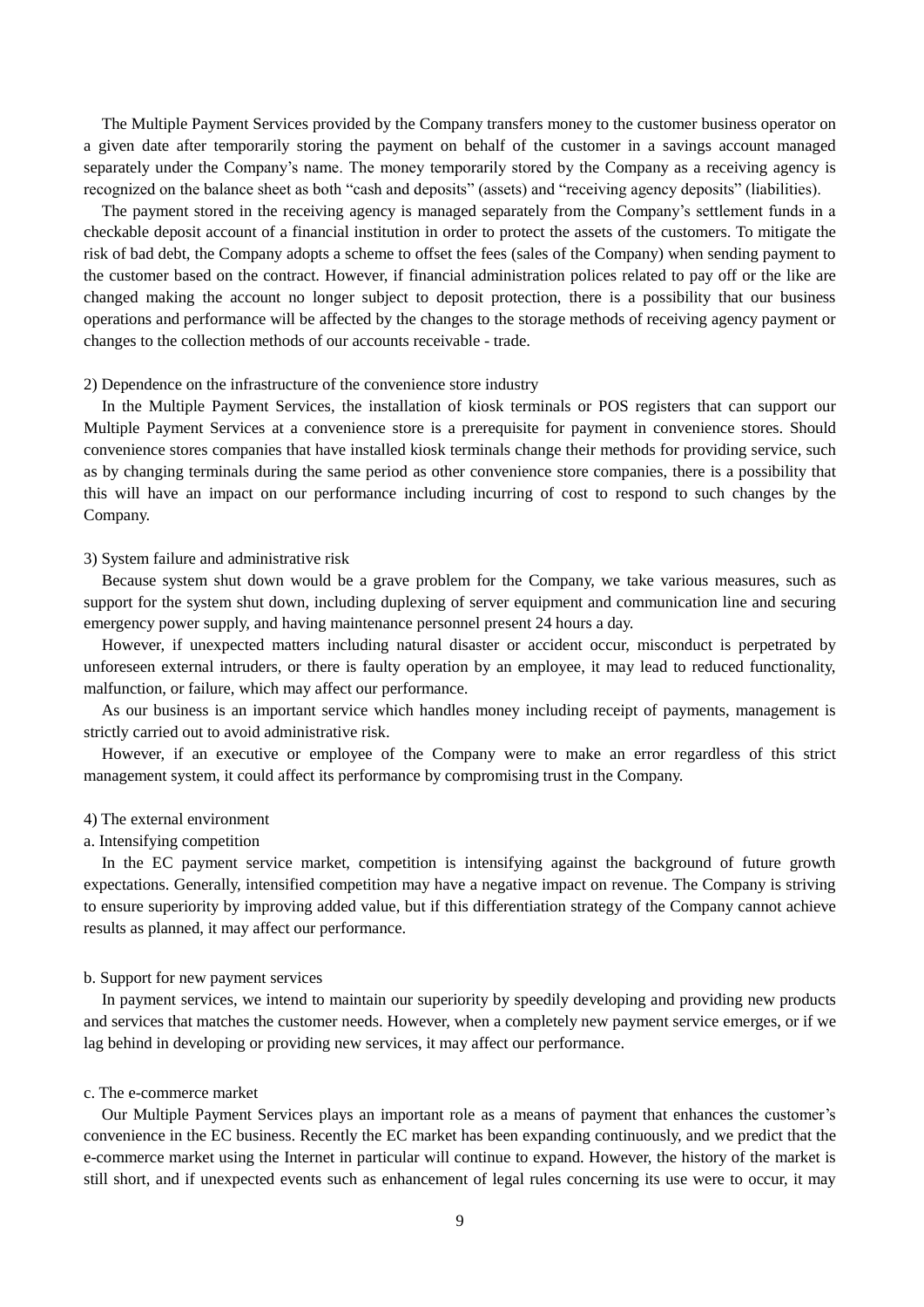lead to a decrease in number of users of our system, and may affect our performance in some ways.

#### d. Investment in origination and development of new businesses

For the Company to maintain the growth speed of its business revenue, it must originate and develop new businesses, and establish a new revenue base. We are planning to conduct active capital investment, research and development investment, and sales promotion activities for this purpose, but if this service does not progress in accordance with our plan and if we cannot achieve adequate results from our investments, it may affect our performance.

#### e. Dependence on specific customers

Under the risk awareness of the external environment detailed above, we are working on origination of new services and new businesses, and expansion of new customers. Yet at present, the majority of our overall sales are derived from our top three user customers. Therefore, if the sales of our major customers fall due to the sales trend of the major customers or for any other reasons, it may affect our performance.

#### f. Intellectual property rights

As it is difficult to grasp the status of intellectual property rights in its business field in a timely and complete manner, there is a possibility that the Company will infringe upon the intellectual property rights of a third party and be subject to claims for damages or injunction.

#### 5) Management of personal information

When carrying out its businesses, the Company sometimes retains customer's personal information. We expect that we will handle more personal information as our business continues to expand. We have acquired the PrivacyMark and Information Security Management System (ISMS) for handling of personal information, and pursuant to these, we have established an internal management system and heightened our awareness of information management.

Although the possibility that personal information will be leaked is considered extremely low due to these measures, if there was external leakage of information due to any cause in the future, we may be subject to claims for damages, and it may affect our performance due to losses of social trust.

### 6) Trend of the performance in prior years

a. Inconsistency in the business results disclosure due to corporate restructuring

In June 2009, the Company made Ichitaka Takahashi Corporation into its wholly-owned subsidiary through share exchange. Since year-end date served as the deemed acquisition date in this transaction, consolidated statements of income were not prepared for the fiscal year ended June 30, 2009. As the Company has been preparing consolidated statements of income from the fiscal year ended June 30, 2010, shares in Ichitaka Takahashi Corporation were wholly transferred as of the end of June, 2010. Furthermore, in July 2011, the Company made NANO Media Inc. into its subsidiary through tender offer, and started to prepare consolidated statements of income on this basis from the fiscal year ended June 30, 2012. However, since NANO Media Inc. ceased to be a consolidated subsidiary during the fiscal year ended June 30, 2013, the Company has not prepared consolidated statements of income since the fiscal year ended June 30, 2013.

As described above, profit/loss was presented on a consolidated basis for the fiscal year ended June 30, 2010 and the fiscal year ended June 30, 2012, posing a special circumstance of inconsistency in the business results disclosure.

b. Inconsistency in the business results disclosure due to changes in presentation of net sales to net amount

From the fiscal year ended June 30, 2011, the method for presenting net sales has been changed from gross amount presentation to net amount presentation, for PIN Online Sales Services (Note 1) in the Online Services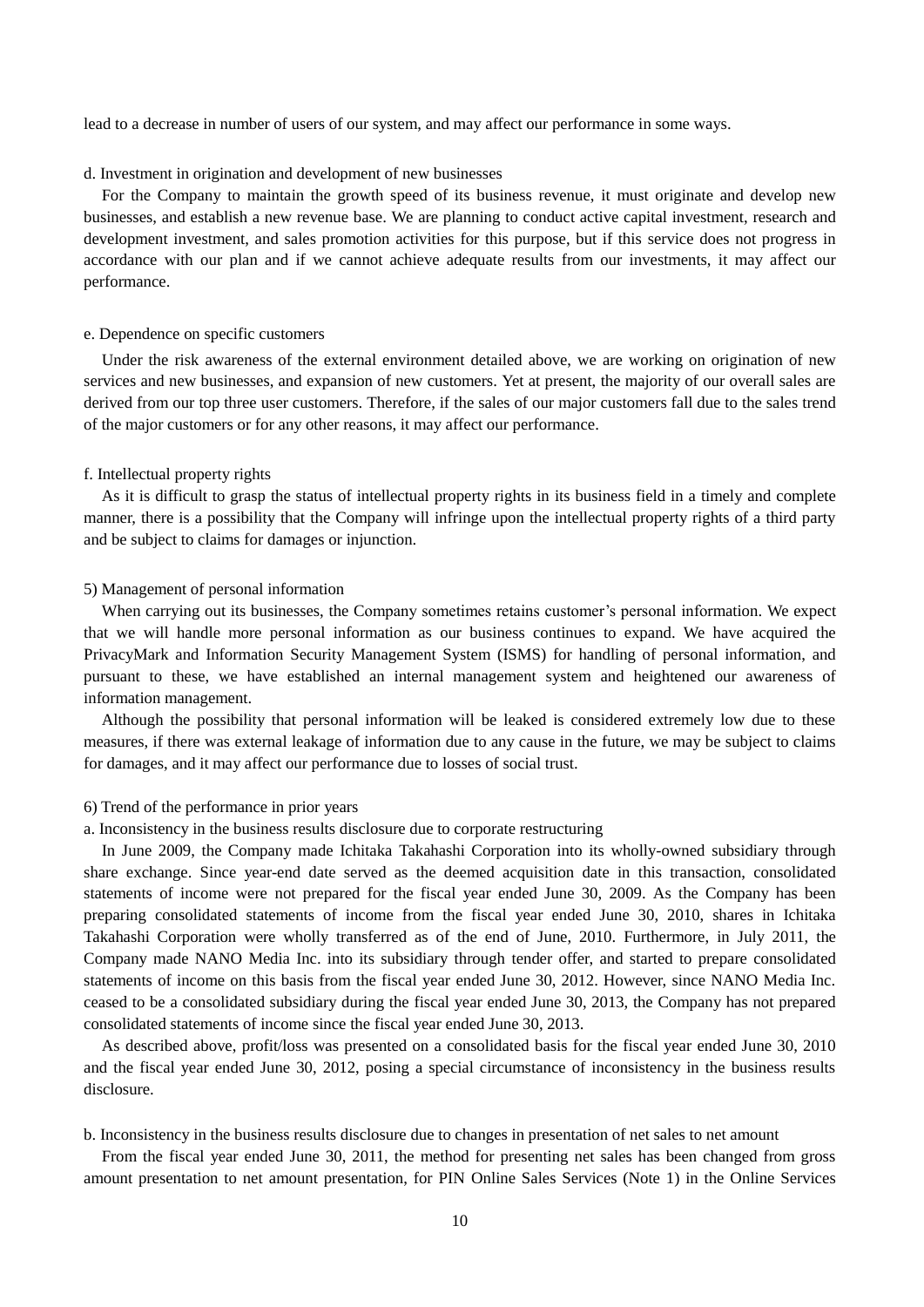Business, and those of 95bus.com service (Note 2) in the Electronic Authentication Business. Furthermore, from the fiscal year ended June 30, 2012, the method for presenting net sales has been changed from gross amount presentation to net amount presentation, for PIN Online Sales Services as well as various application services based on receiving agency agreements. Both of these changes refer to change in the accounting procedure for net amount presentation after offsetting net sales by purchase cost, with no effect at gross profit stage, but causing a decrease in net sales. For the purpose of comparing the business results in prior years excluding effects of the aforementioned two inconsistencies, the following table illustrates the trend of net sales and gross profit of the Company on a non-consolidated basis based on the net amount presentation.

(Reference) Net sales and cost of sales in the past five years on a non-consolidated basis based on the net amount presentation

|                      |                 |                 |                 |                 | (Million yen)   |
|----------------------|-----------------|-----------------|-----------------|-----------------|-----------------|
|                      | Fiscal year     | Fiscal year     | Fiscal year     | Fiscal year     | Fiscal year     |
|                      | ended June 2012 | ended June 2013 | ended June 2014 | ended June 2015 | ended June 2016 |
|                      | Actual          | Actual          | Actual          | Actual          | Actual          |
| Net sales            | 6,254           | 6,866           | 7,600           | 8,888           | 10,529          |
| Cost of sales        | 4,070           | 4,505           | 5,068           | 6,200           | 7,483           |
| Gross profit         | 2,184           | 2,361           | 2,532           | 2,688           | 3,045           |
| (Amounts)<br>offset) | (41,396)        | (34, 751)       | (24, 430)       | (17, 855)       | (15,596)        |

Note 1. PIN Online Sales Services uses a two-way communication system between our servers and POS registers/kiosk terminals installed in convenience stores to sell prepaid cards for mobile phones, international calls and electronic money online.

Note 2. 95bus.com is a service that offers one-stop access to authentication for ticket reservations, payment, ticketing and boarding of airport busses.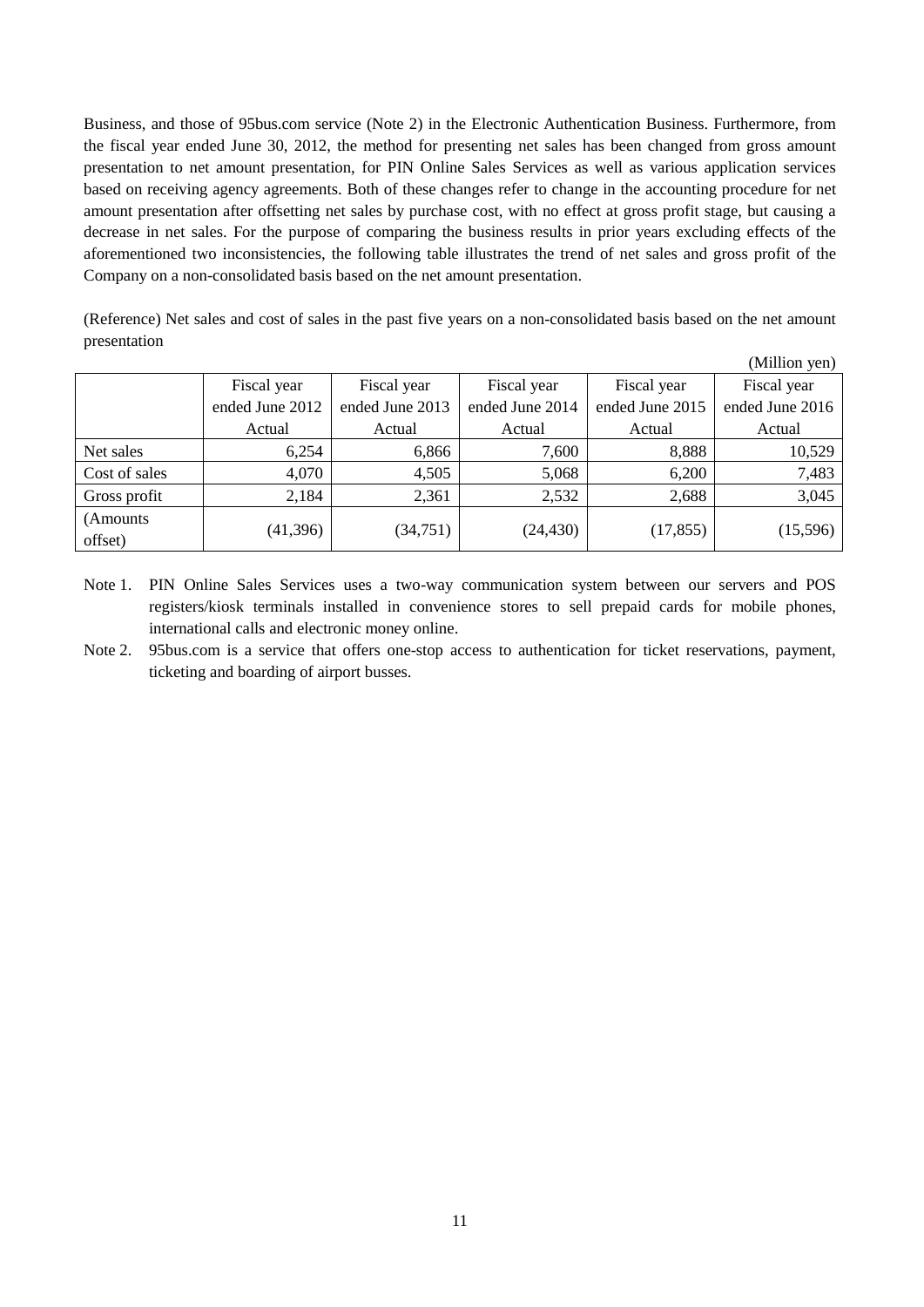# 2. Corporate Group Overview

The Company conducts businesses centered on provision of payment and authentication services that connects business operators and consumers.

# [Operations Diagram]

Operations diagram of the Company is as follows.

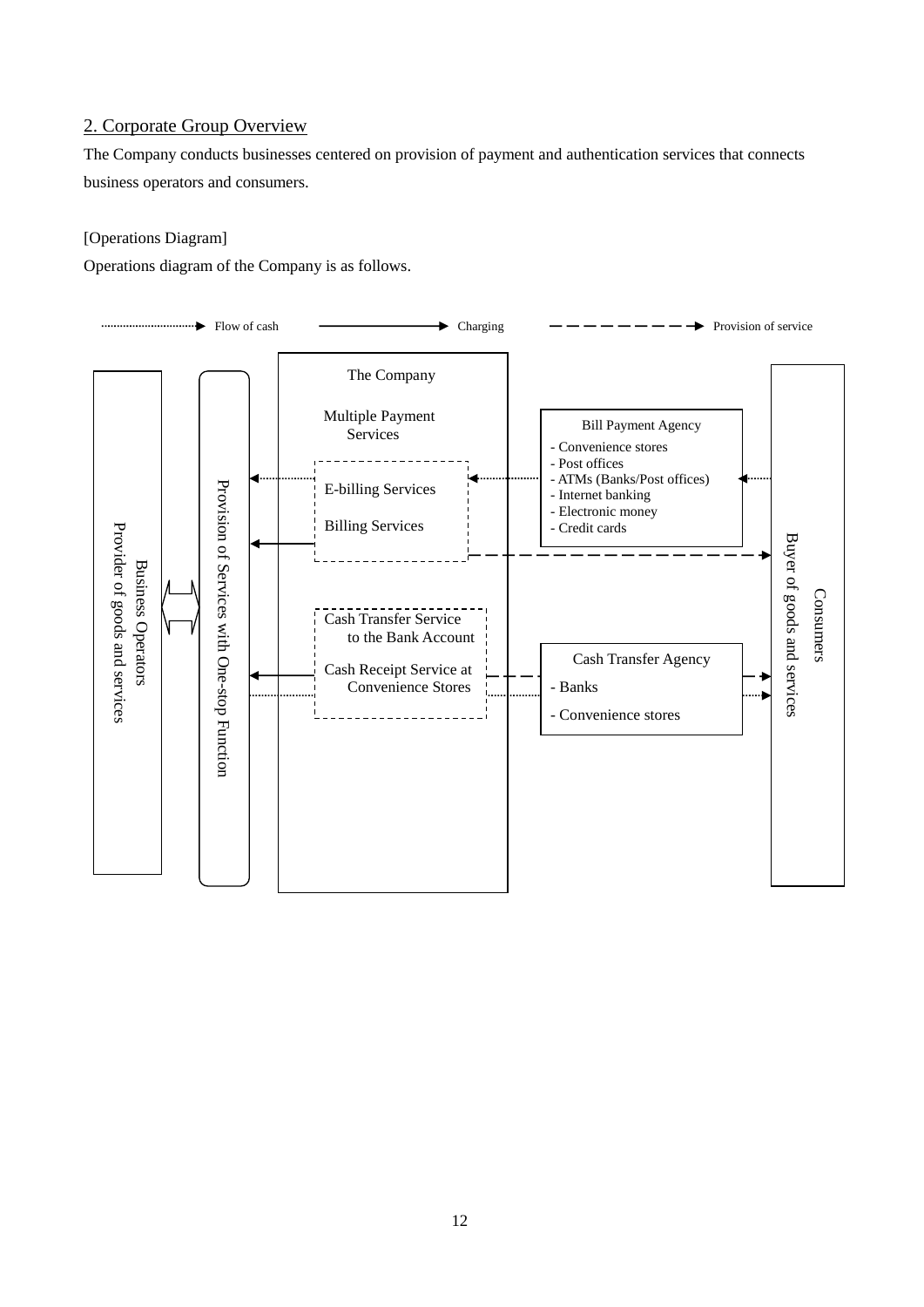# 3. Management Policy

(1) Basic Policies on the Management of the Company

Action policies of the Company are as follows.

- Contribute to society by continuously making "systems that would be handy to have."
- Proposing and spreading such "systems" to the whole world.
- Distributing the income gained from this to employees, shareholders and our next investment.

Taking full advantage of our management resources, we will continue to develop and propose new value, and work on improving our stable and sustainable corporate value and contribution to society without changing this basic stance.

(2) Target Management Index (Management Index until the fiscal year ended June 30, 2016)

Management index, etc. for the future is presented in "1. Analysis of Business Results and Financial Position" on pages from 2 to 7.

We have set the numerical targets stated in the "Medium Term Three-Year Management Plan (July 2013 - June 2016)" announced in August 2013, as our management index.

1) Target operating income for the fiscal year ending June 30, 2016: ¥2.0 billion

In the final year of the Medium Term Management Plan, fiscal year ending June 30, 2016, we will unite and aim to reach an operating income of ¥2.0 billion (143% compared to the fiscal year ended June 30, 2013). We will continue to establish the foundation for further profit growth in the future.

As we do not have specific plans regarding M&As, it is excluded from our numerical target, but if there is an opportunity that we can expect the benefit of synergy, we will actively engage in it.

2) Returning 100% of profit to our shareholders during the Medium Term Management Plan

The payment business, where financial soundness is extremely important, is the core of the Company. We will maintain sufficient cash on hand as funds for maintaining our creditworthiness, expanding our core business and developing new business. Meanwhile, as we have already determined our financial soundness to be fully adequate as it is, we will make returns to all of our shareholders more dynamically.

- A) Excluding extraordinary factors, we aim to raise the dividend payout ratio during the Medium Term Management Plan from the previous 33.3% to 50%, and return a stable, high yield to all of our shareholders.
- B) We will return 100% of profit to shareholders by appropriating the entire balance after the dividend payment from income after income taxes for purchase and retirement of treasury shares. (Treasury shares currently held will be retired excluding treasury shares to respond to demand for sale of shares and for Board Benefit Trust (J-ESOP), and the use of newly purchased treasury shares shall be limited to those for stock options, etc. for achieving targets, with the remaining shares to be retired.)
- 3) Target ROE for the fiscal year ending June 30, 2016: 15%

While steadily promoting our growth strategy and further enhancing profitability, by increasing the dividend to shareholders and purchasing and retiring treasury shares, we aim to improve ROE and increase EPS. With these measures, we set our target ROE to 15% or more for the final year of our Medium Term Three-Year Management Plan (fiscal year ending June 30, 2016).

(3) The Company's Medium to Long Term Management Strategy and Issues to be Addressed (Management Strategy and Issues to be Addressed until the fiscal year ended June 30, 2016)

Management strategies for and issues to be addressed in the future are presented in "1. Analysis of Business Results and Financial Position" on pages from 2 to 7.

The Company's business domain is the EC market (and non-face-to-face payment market), which has maintained a soaring growth rate, and we have improved our performance by establishing highly competitive schemes in this market. However, business schemes have their own life cycles, and obsolescence cannot be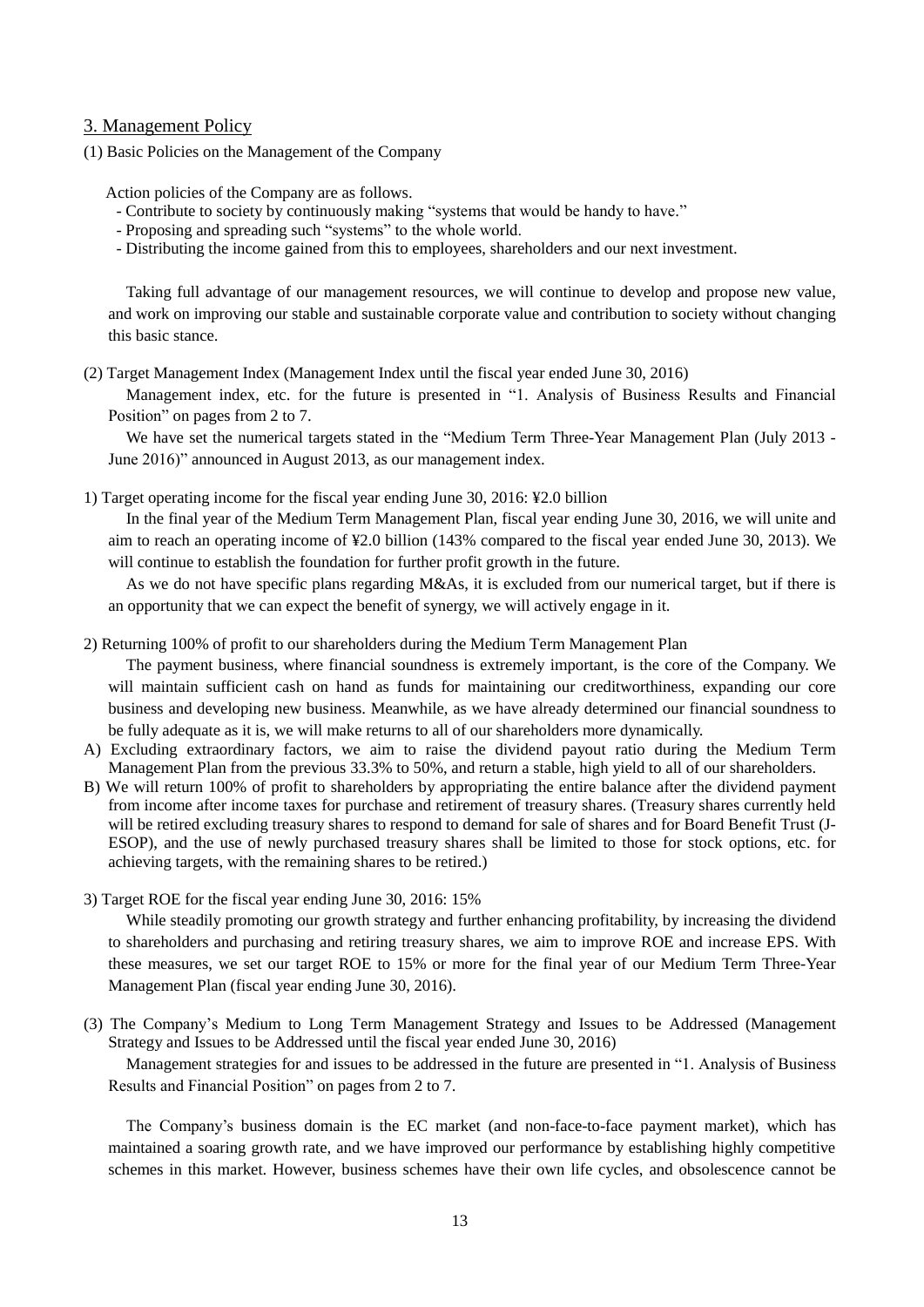avoided if we remain complacent, therefore we will continue to pursue further evolution of our current business schemes and work on development of new businesses.

We recognize the essence of IT to be systems that allow value producers to connect directly with end users and sell their products and services beyond the constraints of time and space. We will achieve continuous profit growth by keeping convenient, advanced payment platforms as our core, while expanding peripheral services.

Our two concrete priority measures are "the establishment of business schemes responsible for the next generation" and "*kaizen*" (expanding functions, stable system operation and cost performance improvement, in other words building a muscular corporate structure), and we will continue to concentrate our resources on these two measures.

### 1) Promoting innovative direct sales model for bus tickets in cooperation with bus operators

In March 2001, the Company put into commercial use for the first time in Japan a service that allowed customers to purchase reserved tickets for inter-city highway buses 24 hours a day at convenience stores. Since then we have made contracts with over 100 different bus operators, and now offer ticketing for several hundred bus routes.

In the electronic ticket field, we have accumulated results and knowledge of ticketing and authentication, starting with mobile phone airplane tickets. A large scale integrated model, which could be called the compilation of the acquired knowledge, was developed for inter-city highway buses. This model is an innovative service that can improve convenience for both bus operators and users dramatically, and part of it was released in December 2014. In the future, we will work on developing smartphone apps that can further improve the convenience of consumers. Based on our trust relationship with the bus operators cultivated over many years, we will work to expand applicable routes and popularization of smartphone apps.

### 2) Developing and providing services for consumers

The core of our payment service is the sales payment collection model for business operators, but by providing a convenient concierge function as a smartphone application in addition to this, we will develop an agency service for consumers, who will be making payments.

# 3) Expanding functionality of our value transfer platform (expansion of existing services)

In the receiving agency service and payment agency service, which are our core service, by expanding the methods we provide in line with the changing times, we will continue our evolution to be a more convenient platform.

#### 4) Stable system operation and improved cost performance

The amount of data processed by our data centers has increased dramatically over the past few years. As real time processing is a major feature of our services, we recognize stable operation of the system to be extremely important.

We will work on establishing an internal structure and training system to simultaneously realize stable operation and operating cost reduction as priority issues at our Sapporo Office. Specifically, based on the capital investment efficiency and cost measurement for each service visualized in the "cost component analysis system," we will promote automation and efficiency of operations.

# (4) Other Important Matters on Management of the Company

There is no relevant information.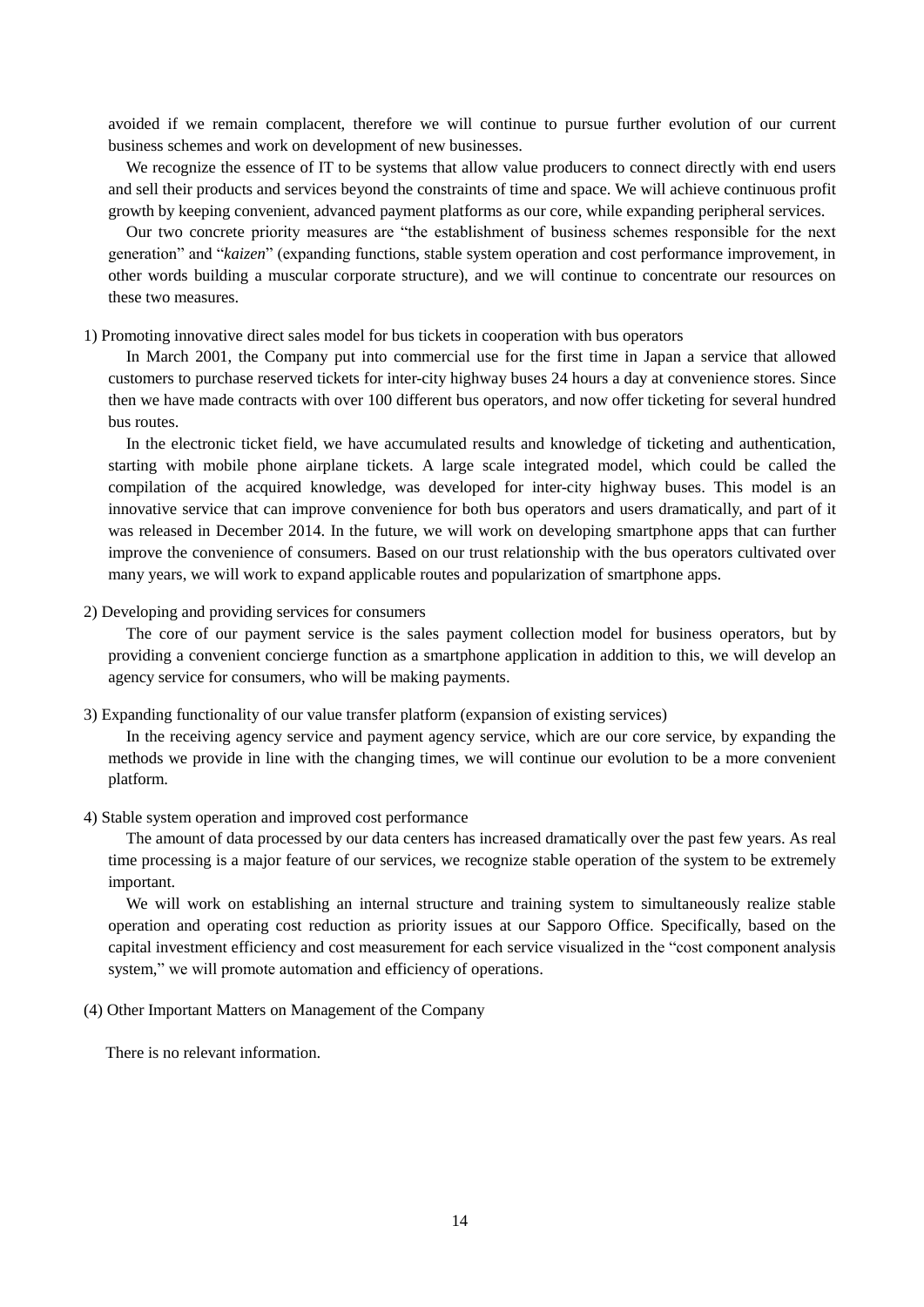# 4. Basic Principle on the Selection of Accounting Standards

The Company's policy, for the time being, is to prepare the financial statements in accordance with J-GAAP, in consideration of the comparability of financial statements over time as well as between companies.

With respect to the adoption of IFRS, the Company will make decision as appropriate, in view of the circumstances both in Japan and abroad.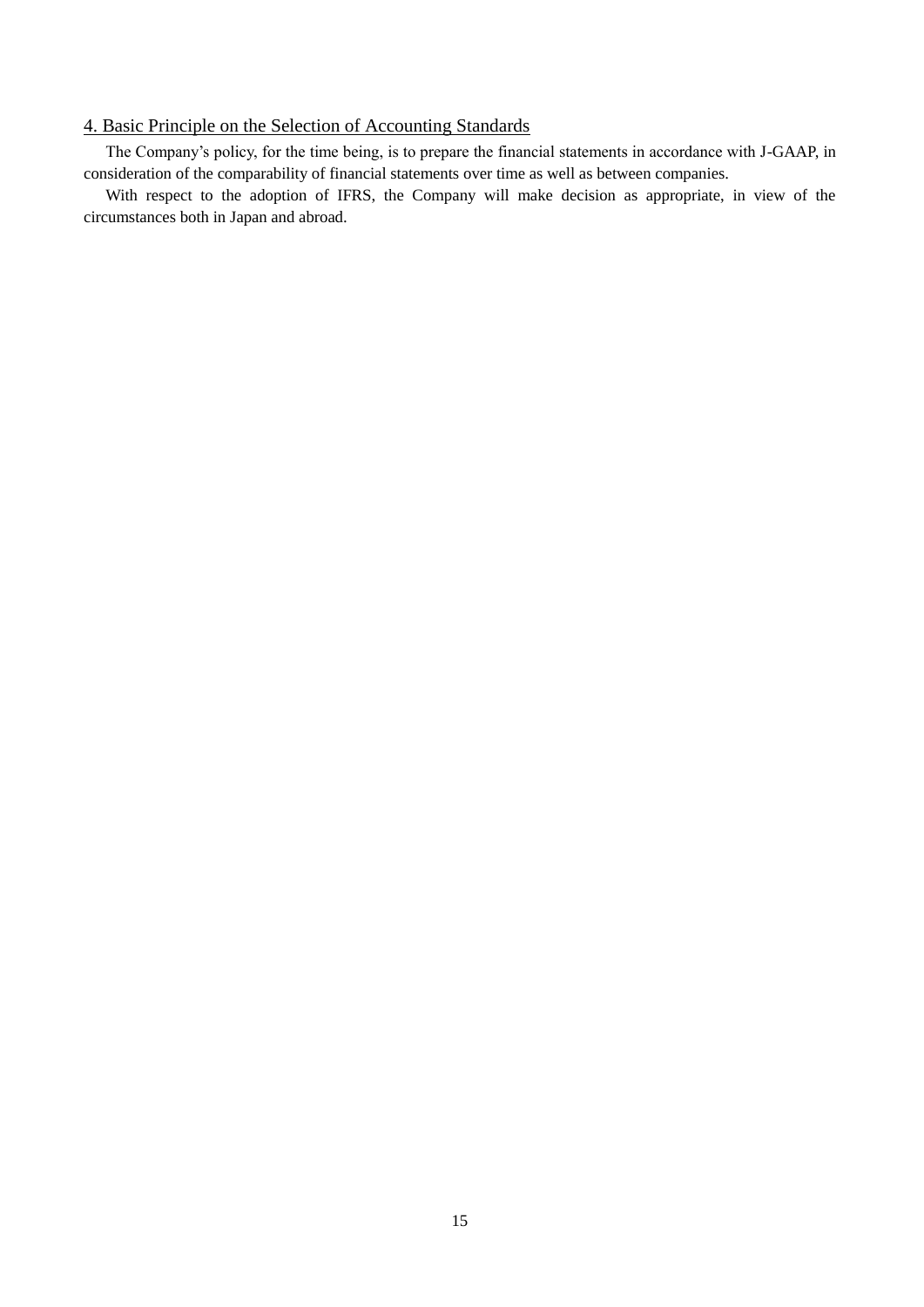# 5. Financial Statements

(1) Balance Sheet

(Thousand yen)

|                                     | As of June 30, 2015 | As of June 30, 2016 |
|-------------------------------------|---------------------|---------------------|
| Assets                              |                     |                     |
| Current assets                      |                     |                     |
| Cash and deposits                   | 13,293,918          | 14,458,084          |
| Accounts receivable - trade         | 464,908             | 526,603             |
| Operating accounts receivable       | 725,439             | 529,068             |
| <b>Securities</b>                   | 2,999,733           | 2,999,229           |
| Merchandise                         | 2,741               | 2,649               |
| Work in process                     | 5,509               | 9,051               |
| <b>Supplies</b>                     | 1,816               | 1,653               |
| Prepaid expenses                    | 22,127              | 22,194              |
| Deferred tax assets                 | 25,664              | 46,833              |
| Other                               | 449,045             | 820,994             |
| Total current assets                | 17,990,905          | 19,416,363          |
| Non-current assets                  |                     |                     |
| Property, plant and equipment       |                     |                     |
| <b>Buildings</b>                    | 248,866             | 247,356             |
| Accumulated depreciation            | (114, 158)          | (121, 508)          |
| Buildings, net                      | 134,708             | 125,848             |
| <b>Structures</b>                   | 9,779               | 9,779               |
| Accumulated depreciation            | (8, 742)            | (8, 864)            |
| Structures, net                     | 1,037               | 915                 |
| Tools, furniture and fixtures       | 654,588             | 592,306             |
| Accumulated depreciation            | (509, 584)          | (482, 452)          |
| Tools, furniture and fixtures, net  | 145,003             | 109,854             |
| Land                                | 136,266             | 136,266             |
| Leased assets                       | 8,102               | 8,102               |
| Accumulated depreciation            | (6, 840)            | (8,012)             |
| Leased assets, net                  | 1,262               | 89                  |
| Construction in progress            | 19,701              | 38,746              |
| Total property, plant and equipment | 437,979             | 411,721             |
| Intangible assets                   |                     |                     |
| Trademark right                     | 1,015               | 844                 |
| Software                            | 432,416             | 530,268             |
| Total intangible assets             | 433,431             | 531,113             |
| Investments and other assets        |                     |                     |
| Investment securities               | 509,095             | 507,521             |
| Long-term prepaid expenses          | 53,179              | 41,670              |
| Investments in capital              |                     | 25,000              |
| Guarantee deposits                  | 49,014              | 48,562              |
| Deferred tax assets                 | 100,438             | 99,702              |
| Other                               | 93,342              | 23,244              |
| Total investments and other assets  | 805,070             | 745,701             |
| Total non-current assets            | 1,676,481           | 1,688,536           |
| Total assets                        | 19,667,387          | 21,104,899          |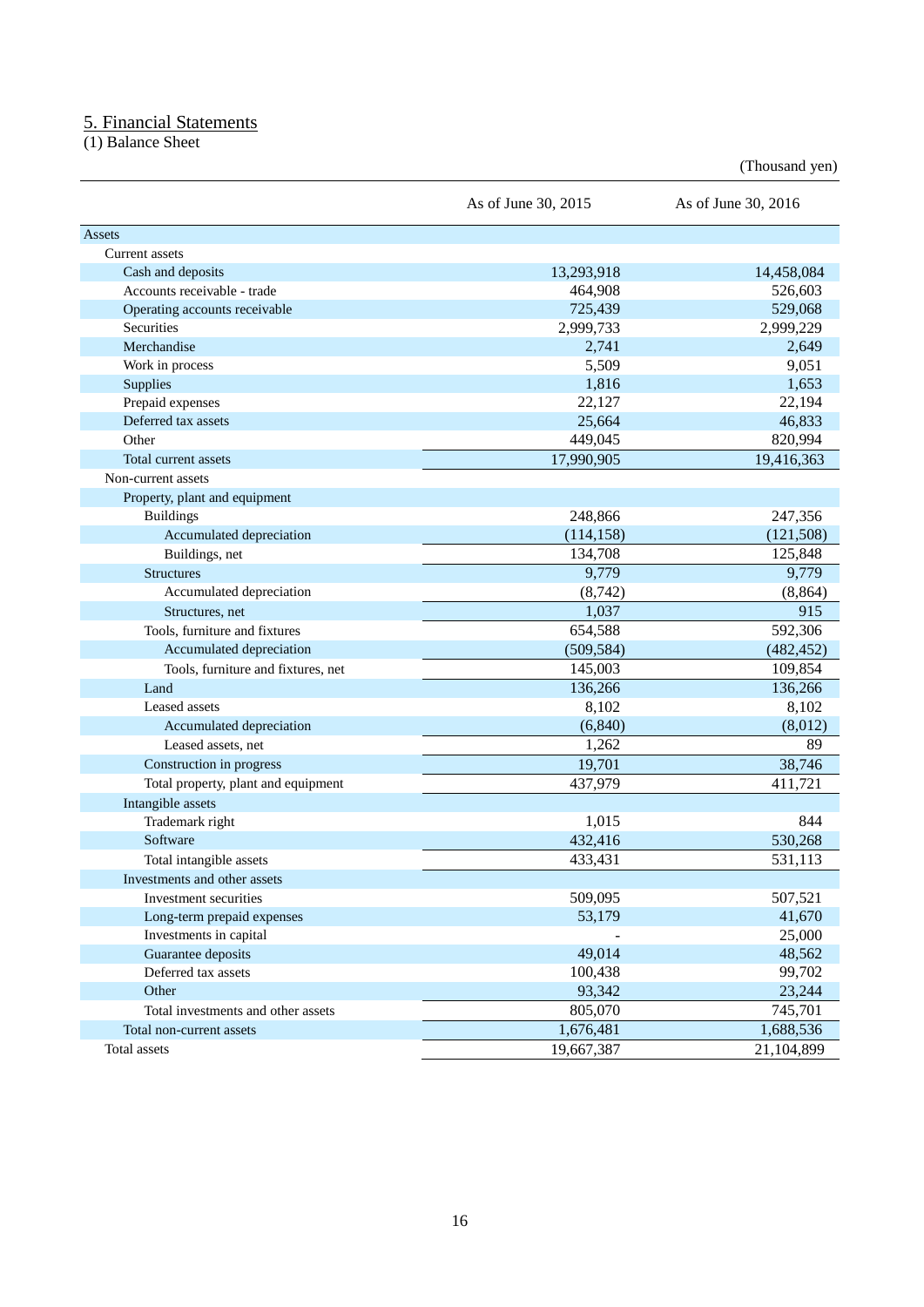(Thousand yen)

|                                                       | As of June 30, 2015 | As of June 30, 2016 |
|-------------------------------------------------------|---------------------|---------------------|
| Liabilities                                           |                     |                     |
| <b>Current liabilities</b>                            |                     |                     |
| Accounts payable - trade                              | 434,101             | 555,037             |
| Operating accounts payable                            | 1,356,850           | 1,043,952           |
| Lease obligations                                     | 1,365               | 115                 |
| Accounts payable - other                              | 185,486             | 283,858             |
| Accrued expenses                                      | 10,928              | 18,024              |
| Income taxes payable                                  | 351,350             | 433,632             |
| Advances received                                     | 3,805               | 4,943               |
| Deposits received                                     | 204,524             | 483,782             |
| Receiving agency deposits                             | 8,732,688<br>$\ast$ | 9,566,090<br>$\ast$ |
| Other                                                 | 3,899               | 8,850               |
| Total current liabilities                             | 11,285,000          | 12,398,289          |
| Non-current liabilities                               |                     |                     |
| Lease obligations                                     | 115                 |                     |
| Provision for granting of shares                      | 25,314              | 31,240              |
| Asset retirement obligations                          | 6,745               | 6,845               |
| Long-term accounts payable - other                    | 119,007             | 119,007             |
| Provision for contingent loss                         |                     | 64,002              |
| Other                                                 | 12,940              |                     |
| Total non-current liabilities                         | 164,123             | 221,094             |
| <b>Total liabilities</b>                              | 11,449,123          | 12,619,384          |
| Net assets                                            |                     |                     |
| Shareholders' equity                                  |                     |                     |
| Capital stock                                         | 667,782             | 667,782             |
| Capital surplus                                       |                     |                     |
| Legal capital surplus                                 | 3,509,216           | 3,509,216           |
| Total capital surplus                                 | 3,509,216           | 3,509,216           |
| Retained earnings                                     |                     |                     |
| Legal retained earnings                               | 22,010              | 22,010              |
| Other retained earnings                               |                     |                     |
| Reserve for special depreciation                      | 6,117               | 4,695               |
| General reserve                                       | 3,160,000           | 3,160,000           |
| Retained earnings brought forward                     | 1,463,537           | 2,076,740           |
| Total retained earnings                               | 4,651,664           | 5,263,446           |
| Treasury shares                                       | (650,078)           | (993, 464)          |
| Total shareholders' equity                            | 8,178,584           | 8,446,981           |
| Valuation and translation adjustments                 |                     |                     |
| Valuation difference on available-for-sale securities | 202                 | (593)               |
| Total valuation and translation adjustments           | $202\,$             | (593)               |
| Subscription rights to shares                         | 39,475              | 39,127              |
| Total net assets                                      | 8,218,263           | 8,485,515           |
| Total liabilities and net assets                      | 19,667,387          | 21,104,899          |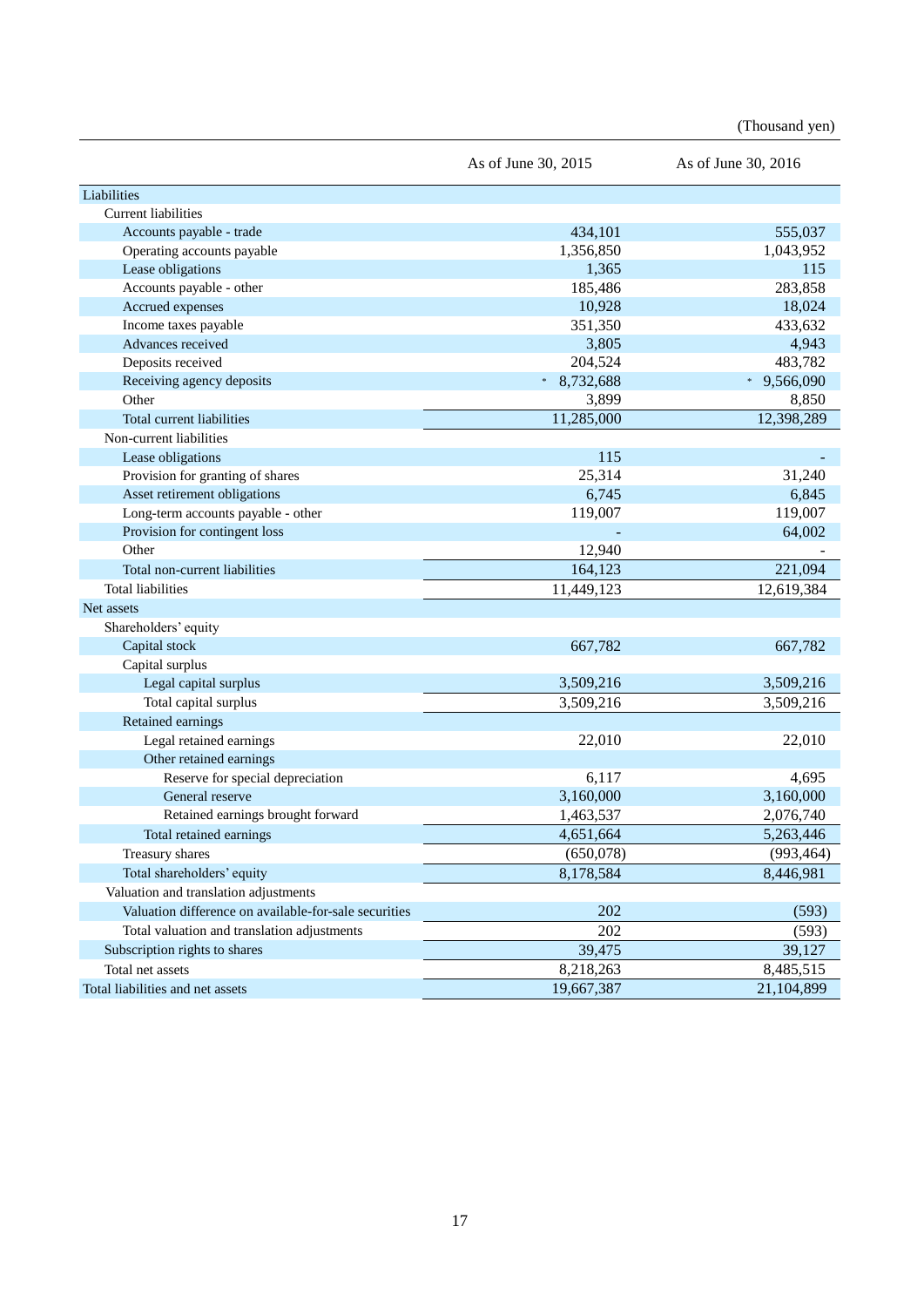# (2) Statements of Income

|                                              |                                            | (Thousand yen)                             |
|----------------------------------------------|--------------------------------------------|--------------------------------------------|
|                                              | For the fiscal year ended<br>June 30, 2015 | For the fiscal year ended<br>June 30, 2016 |
| Net sales                                    |                                            |                                            |
| Total net sales                              | 8,888,769                                  | 10,529,005                                 |
| Cost of sales                                |                                            |                                            |
| Total cost of sales                          | 6,200,113                                  | 7,483,623                                  |
| Gross profit                                 | 2,688,656                                  | 3,045,382                                  |
| Selling, general and administrative expenses | 1,050,721                                  | 990,515                                    |
| Operating income                             | 1,637,934                                  | 2,054,867                                  |
| Non-operating income                         |                                            |                                            |
| Interest income                              | 1,685                                      | 1,795                                      |
| Interest on securities                       | 18,088                                     | 10,421                                     |
| Dividend income                              | 83                                         | 802                                        |
| Other                                        | 3,633                                      | 4,154                                      |
| Total non-operating income                   | 23,491                                     | 17,174                                     |
| Non-operating expenses                       |                                            |                                            |
| Interest expenses                            | 108                                        | 29                                         |
| Litigation expenses                          | 25,000                                     |                                            |
| Listing-related expenses                     | 6,000                                      |                                            |
| Consumption taxes for prior periods          | 109,100                                    | 64,002                                     |
| Other                                        | 1,022                                      | 71                                         |
| Total non-operating expenses                 | 141,231                                    | 64,103                                     |
| Ordinary income                              | 1,520,194                                  | 2,007,938                                  |
| Income before income taxes                   | 1,520,194                                  | 2,007,938                                  |
| Income taxes - current                       | 595,819                                    | 694,172                                    |
| Income taxes for prior periods               | (36, 280)                                  | (17,033)                                   |
| Income taxes - deferred                      | 22,534                                     | (20,078)                                   |
| Total income taxes                           | 582,073                                    | 657,061                                    |
| Net income                                   | 938,121                                    | 1,350,877                                  |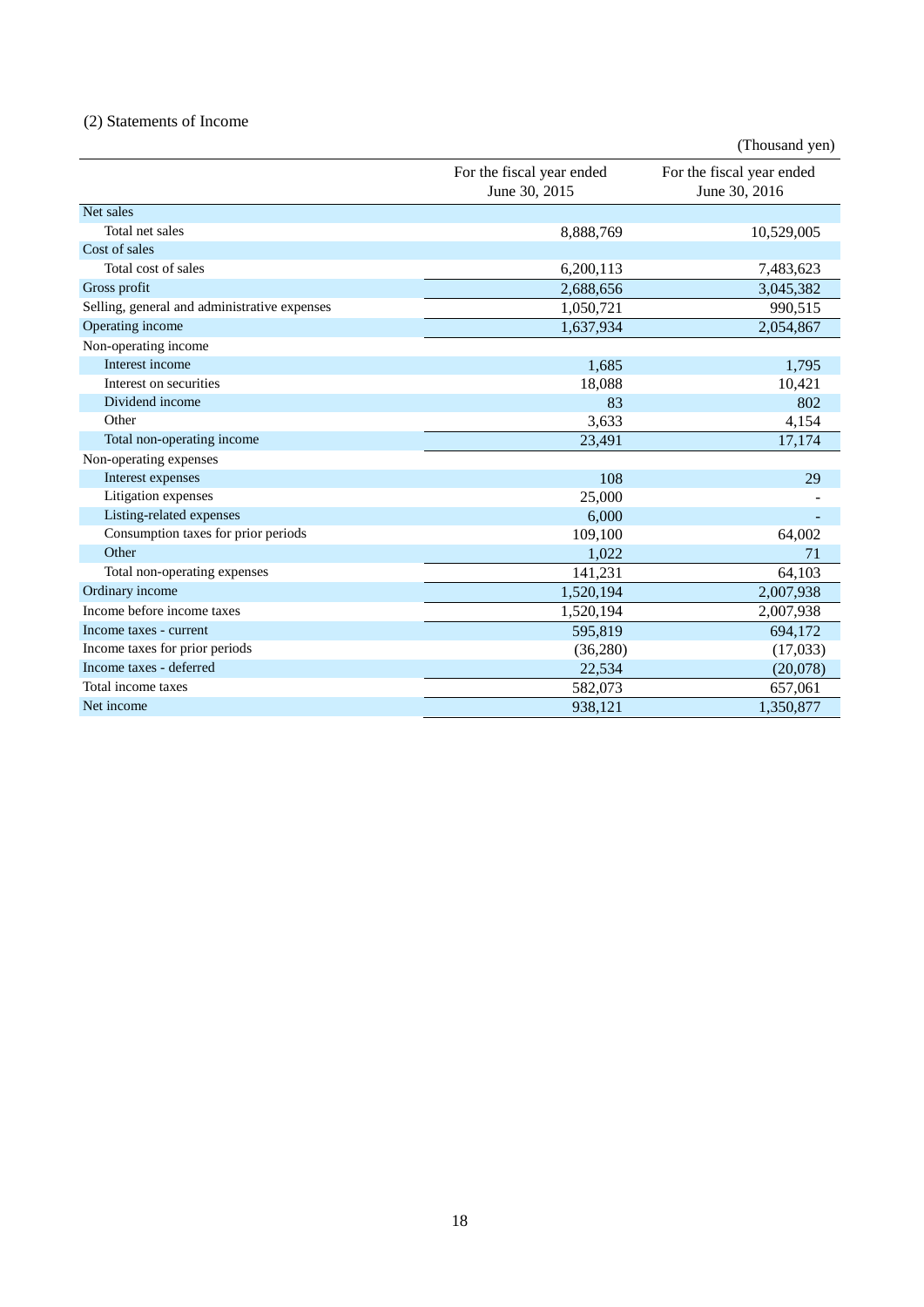# (3) Statement of Changes in Equity

Fiscal year ended June 30, 2015 (from July 1, 2014 to June 30, 2015)

(Thousand yen)

|                                                                                | Shareholders' equity     |                          |                          |                            |                                        |                         |                                            |                            |
|--------------------------------------------------------------------------------|--------------------------|--------------------------|--------------------------|----------------------------|----------------------------------------|-------------------------|--------------------------------------------|----------------------------|
|                                                                                | Capital surplus          |                          | Retained earnings        |                            |                                        |                         |                                            |                            |
|                                                                                |                          |                          |                          |                            |                                        | Other retained earnings |                                            |                            |
|                                                                                | Capital stock            | Legal capital<br>surplus | Total capital<br>surplus | Legal retained<br>earnings | Reserve for<br>special<br>depreciation | General<br>reserve      | Retained<br>earnings<br>brought<br>forward | Total retained<br>earnings |
| Balance at beginning of<br>current period                                      | 667,782                  | 3,509,216                | 3,509,216                | 22,010                     | 7,158                                  | 3,160,000               | 1,416,722                                  | 4,605,891                  |
| Changes of items during<br>period                                              |                          |                          |                          |                            |                                        |                         |                                            |                            |
| Reversal of reserve for<br>special depreciation                                |                          |                          |                          |                            | (1, 431)                               |                         | 1,431                                      | $\overline{\phantom{0}}$   |
| Increase in reserve for<br>special depreciation<br>from changes in tax<br>rate |                          |                          |                          |                            | 390                                    |                         | (390)                                      | $\overline{\phantom{a}}$   |
| Dividends of surplus                                                           |                          |                          |                          |                            |                                        |                         | (457,208)                                  | (457,208)                  |
| Net income                                                                     |                          |                          |                          |                            |                                        |                         | 938,121                                    | 938,121                    |
| Purchase of treasury<br>shares                                                 |                          |                          |                          |                            |                                        |                         |                                            |                            |
| Disposal of treasury<br>shares                                                 |                          |                          |                          |                            |                                        |                         | (4,019)                                    | (4,019)                    |
| Retirement of treasury<br>shares                                               |                          |                          |                          |                            |                                        |                         | (431, 119)                                 | (431, 119)                 |
| Net changes of items<br>other than<br>shareholders' equity                     |                          |                          |                          |                            |                                        |                         |                                            |                            |
| Total changes of items<br>during period                                        | $\overline{\phantom{a}}$ | ٠                        |                          |                            | (1,041)                                |                         | 46,814                                     | 45,773                     |
| Balance at end of current<br>period                                            | 667,782                  | 3,509,216                | 3,509,216                | 22.010                     | 6,117                                  | 3,160,000               | 1,463,537                                  | 4,651,664                  |

|                                                                                |                    | Shareholders' equity             | Valuation and translation<br>adjustments                       |                                                   |                                  |                     |
|--------------------------------------------------------------------------------|--------------------|----------------------------------|----------------------------------------------------------------|---------------------------------------------------|----------------------------------|---------------------|
|                                                                                | Treasury<br>shares | Total<br>Shareholders'<br>equity | Valuation<br>difference on<br>available-for-sale<br>securities | Total valuation<br>and translation<br>adjustments | Subscription<br>rights to shares | Total net<br>assets |
| Balance at beginning of<br>current period                                      | (626, 753)         | 8,156,136                        |                                                                |                                                   | 38,506                           | 8,194,642           |
| Changes of items during<br>period                                              |                    |                                  |                                                                |                                                   |                                  |                     |
| Reversal of reserve for<br>special depreciation                                |                    |                                  |                                                                |                                                   |                                  |                     |
| Increase in reserve for<br>special depreciation<br>from changes in tax<br>rate |                    |                                  |                                                                |                                                   |                                  |                     |
| Dividends of surplus                                                           |                    | (457, 208)                       |                                                                |                                                   |                                  | (457, 208)          |
| Net income                                                                     |                    | 938,121                          |                                                                |                                                   |                                  | 938,121             |
| Purchase of treasury<br>shares                                                 | (464, 938)         | (464, 938)                       |                                                                |                                                   |                                  | (464, 938)          |
| Disposal of treasury<br>shares                                                 | 10,493             | 6,473                            |                                                                |                                                   |                                  | 6,473               |
| Retirement of treasury<br>shares                                               | 431,119            |                                  |                                                                |                                                   |                                  |                     |
| Net changes of items<br>other than<br>shareholders' equity                     |                    |                                  | 202                                                            | 202                                               | 969                              | 1,172               |
| Total changes of items<br>during period                                        | (23, 324)          | 22,448                           | 202                                                            | 202                                               | 969                              | 23,620              |
| Balance at end of current<br>period                                            | (650,078)          | 8,178,584                        | 202                                                            | 202                                               | 39,475                           | 8,218,263           |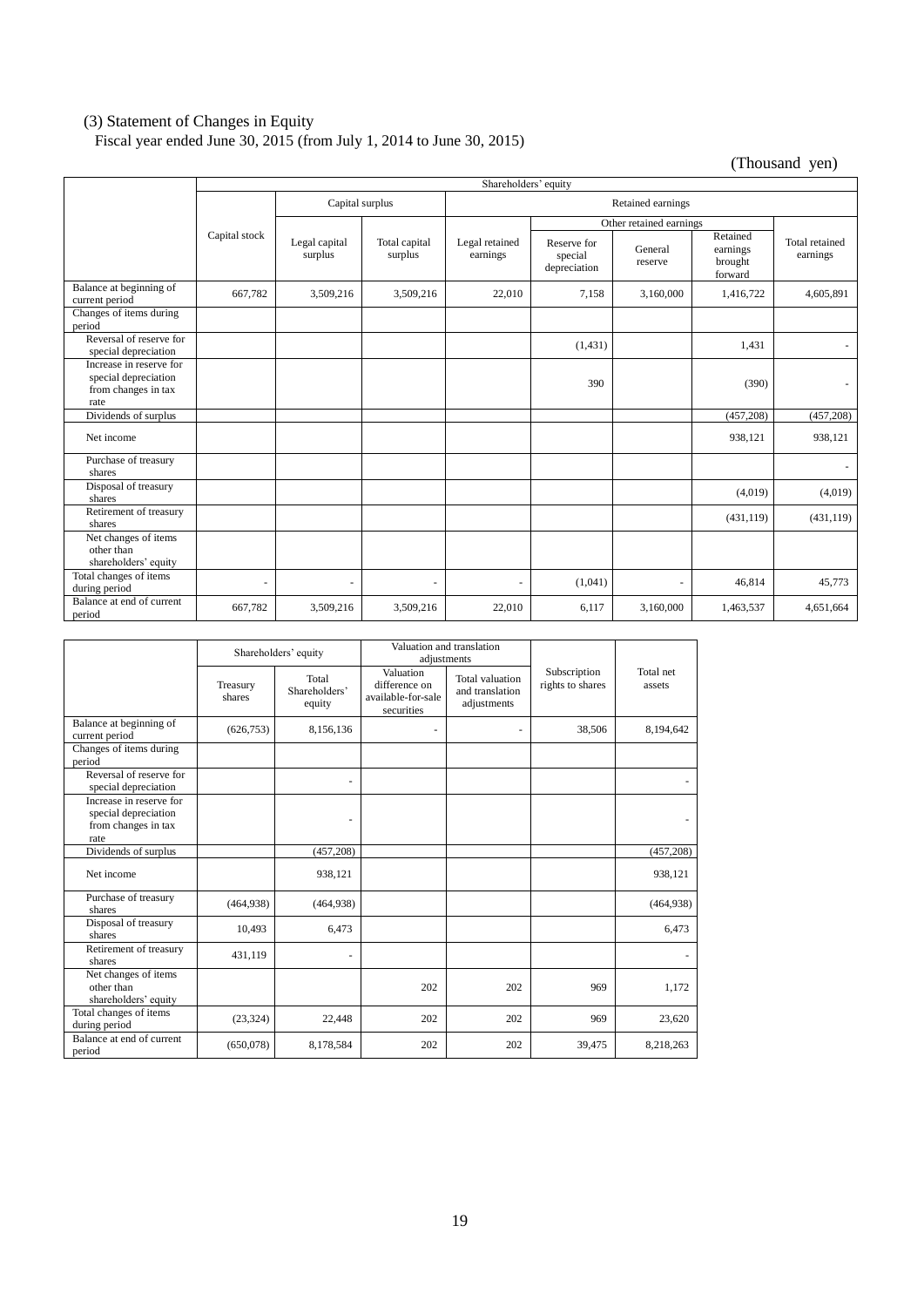# Fiscal year ended June 30, 2016 (from July 1, 2015 to June 30, 2016)

(Thousand yen)

|                                                                                | Shareholders' equity |                          |                          |                            |                                        |                         |                                            |                            |
|--------------------------------------------------------------------------------|----------------------|--------------------------|--------------------------|----------------------------|----------------------------------------|-------------------------|--------------------------------------------|----------------------------|
|                                                                                | Capital surplus      |                          |                          | Retained earnings          |                                        |                         |                                            |                            |
|                                                                                |                      |                          |                          |                            |                                        | Other retained earnings |                                            |                            |
|                                                                                | Capital stock        | Legal capital<br>surplus | Total capital<br>surplus | Legal retained<br>earnings | Reserve for<br>special<br>depreciation | General<br>reserve      | Retained<br>earnings<br>brought<br>forward | Total retained<br>earnings |
| Balance at beginning of<br>current period                                      | 667,782              | 3,509,216                | 3,509,216                | 22,010                     | 6,117                                  | 3,160,000               | 1,463,537                                  | 4,651,664                  |
| Changes of items during<br>period                                              |                      |                          |                          |                            |                                        |                         |                                            |                            |
| Reversal of reserve for<br>special depreciation                                |                      |                          |                          |                            | (1,529)                                |                         | 1,529                                      |                            |
| Increase in reserve for<br>special depreciation<br>from changes in tax<br>rate |                      |                          |                          |                            | 107                                    |                         | (107)                                      |                            |
| Dividends of surplus                                                           |                      |                          |                          |                            |                                        |                         | (477, 617)                                 | (477, 617)                 |
| Net income                                                                     |                      |                          |                          |                            |                                        |                         | 1,350,877                                  | 1,350,877                  |
| Purchase of treasury<br>shares                                                 |                      |                          |                          |                            |                                        |                         |                                            |                            |
| Disposal of treasury<br>shares                                                 |                      |                          |                          |                            |                                        |                         | (35,571)                                   | (35,571)                   |
| Retirement of treasury<br>shares                                               |                      |                          |                          |                            |                                        |                         | (225,906)                                  | (225,906)                  |
| Net changes of items<br>other than<br>shareholders' equity                     |                      |                          |                          |                            |                                        |                         |                                            |                            |
| Total changes of items<br>during period                                        |                      |                          |                          |                            | (1,421)                                |                         | 613,203                                    | 611,782                    |
| Balance at end of current<br>period                                            | 667,782              | 3,509,216                | 3,509,216                | 22,010                     | 4,695                                  | 3,160,000               | 2,076,740                                  | 5,263,446                  |

|                                                                                | Shareholders' equity |                                  |                                                                | Valuation and translation<br>adjustments          |                                  |                     |
|--------------------------------------------------------------------------------|----------------------|----------------------------------|----------------------------------------------------------------|---------------------------------------------------|----------------------------------|---------------------|
|                                                                                | Treasury<br>shares   | Total<br>Shareholders'<br>equity | Valuation<br>difference on<br>available-for-sale<br>securities | Total valuation<br>and translation<br>adjustments | Subscription<br>rights to shares | Total net<br>assets |
| Balance at beginning of<br>current period                                      | (650,078)            | 8,178,584                        | 202                                                            | 202                                               | 39,475                           | 8,218,263           |
| Changes of items during<br>period                                              |                      |                                  |                                                                |                                                   |                                  |                     |
| Reversal of reserve for<br>special depreciation                                |                      |                                  |                                                                |                                                   |                                  |                     |
| Increase in reserve for<br>special depreciation<br>from changes in tax<br>rate |                      |                                  |                                                                |                                                   |                                  |                     |
| Dividends of surplus                                                           |                      | (477, 617)                       |                                                                |                                                   |                                  | (477, 617)          |
| Net income                                                                     |                      | 1,350,877                        |                                                                |                                                   |                                  | 1,350,877           |
| Purchase of treasury<br>shares                                                 | (630, 284)           | (630, 284)                       |                                                                |                                                   |                                  | (630, 284)          |
| Disposal of treasury<br>shares                                                 | 60,992               | 25,420                           |                                                                |                                                   |                                  | 25,420              |
| Retirement of treasury<br>shares                                               | 225,906              |                                  |                                                                |                                                   |                                  |                     |
| Net changes of items<br>other than<br>shareholders' equity                     |                      |                                  | (1, 314)                                                       | (1,314)                                           | (348)                            | (1,662)             |
| Total changes of items<br>during period                                        | (343, 385)           | 268,396                          | (1,314)                                                        | (1,314)                                           | (348)                            | 266,733             |
| Balance at end of current<br>period                                            | (993, 464)           | 8,446,981                        | (1,111)                                                        | (1,111)                                           | 39,127                           | 8,484,996           |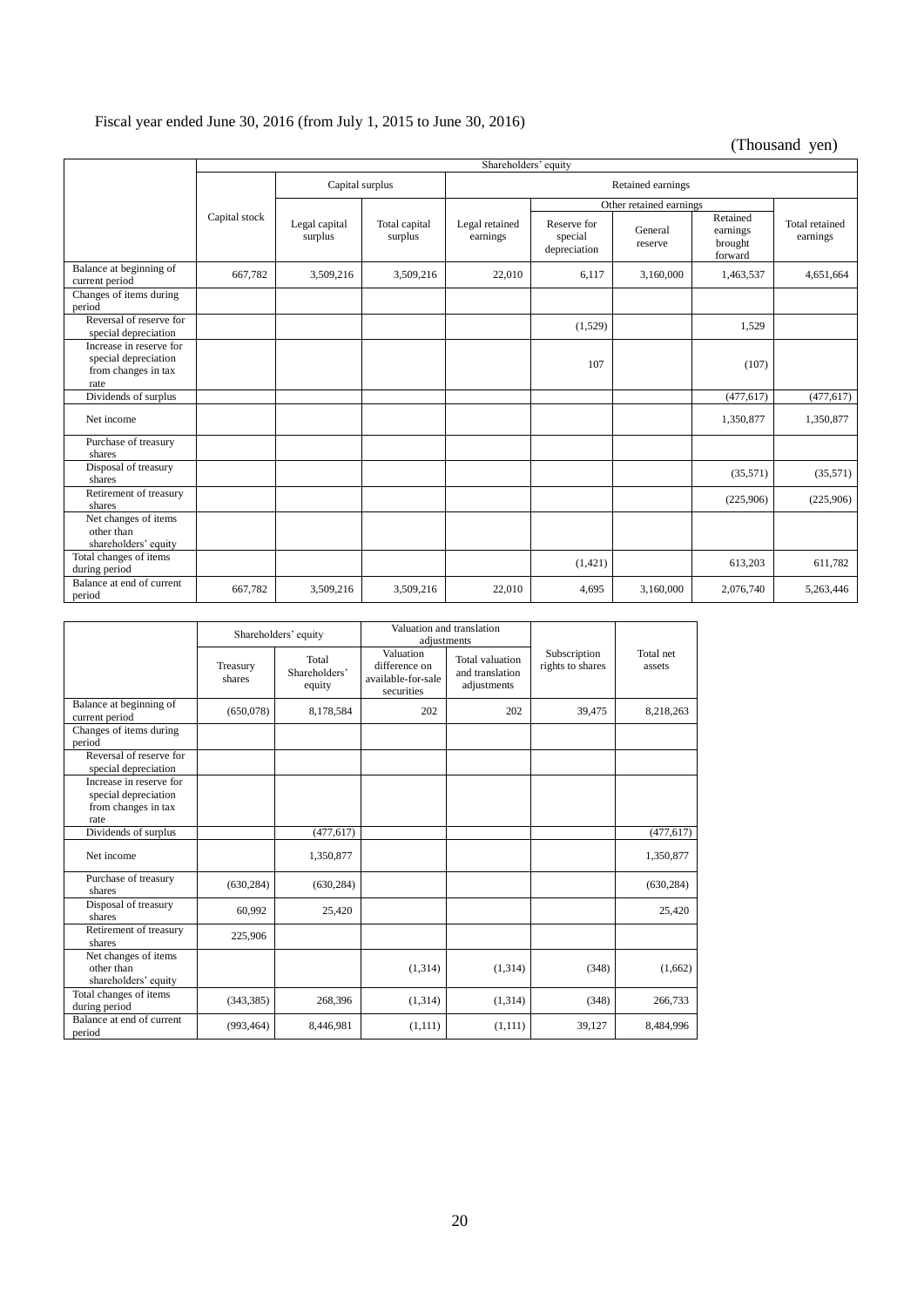# (4) Statement of Cash Flows

|                                                                 |                                            | (Thousand yen)                             |
|-----------------------------------------------------------------|--------------------------------------------|--------------------------------------------|
|                                                                 | For the fiscal year ended<br>June 30, 2015 | For the fiscal year ended<br>June 30, 2016 |
| Cash flows from operating activities                            |                                            |                                            |
| Income before income taxes                                      | 1,520,194                                  | 2,007,938                                  |
| Depreciation                                                    | 219,325                                    | 207,291                                    |
| Interest and dividend income                                    | (19, 857)                                  | (13,020)                                   |
| Interest expenses                                               | 108                                        | 29                                         |
| Decrease (increase) in operating accounts receivable            | 120,144                                    | 196,371                                    |
| Decrease (increase) in notes and accounts receivable -<br>trade | (21, 171)                                  | (61, 695)                                  |
| Decrease (increase) in inventories                              | (4,056)                                    | (3,288)                                    |
| Increase (decrease) in operating accounts payable               | (258, 213)                                 | (312, 897)                                 |
| Increase (decrease) in notes and accounts payable -<br>trade    | 99,477                                     | 134,300                                    |
| Increase (decrease) in receiving agency deposits                | (1,704,190)                                | 817,845                                    |
| Other, net                                                      | (178, 389)                                 | 181,801                                    |
| Subtotal                                                        | (226, 628)                                 | 3,154,676                                  |
| Interest and dividend income received                           | 31,564                                     | 17,852                                     |
| Interest expenses paid                                          | (118)                                      | (29)                                       |
| Income taxes paid                                               | (517, 401)                                 | (618, 014)                                 |
| Net cash provided by (used in) operating activities             | (712, 583)                                 | 2,554,484                                  |
| Cash flows from investing activities                            |                                            |                                            |
| Purchase of securities                                          | (4,298,587)                                | (4,897,008)                                |
| Proceeds from redemption of securities                          | 3,400,000                                  | 4,300,000                                  |
| Purchase of property, plant and equipment                       | (52, 156)                                  | (29, 239)                                  |
| Purchase of intangible assets                                   | (105, 535)                                 | (230,512)                                  |
| Payments into time deposits                                     | (1,100,000)                                | (1,100,000)                                |
| Proceeds from withdrawal of time deposits                       | 1,100,000                                  | 2,200,000                                  |
| Purchase of investment securities                               | (6,106)                                    |                                            |
| Proceeds from redemption of investment securities               | 300,000                                    |                                            |
| Payments for investments in capital                             |                                            | (25,000)                                   |
| Net cash provided by (used in) investing activities             | (762, 386)                                 | 218,239                                    |
| Cash flows from financing activities                            |                                            |                                            |
| Purchase of treasury shares                                     | (464,938)                                  | (630, 284)                                 |
| Repayments of long-term loans payable                           | (10,000)                                   |                                            |
| Repayments of lease obligations                                 | (1,319)                                    | (1, 365)                                   |
| Cash dividends paid                                             | (457, 550)                                 | (476, 686)                                 |
| Net cash provided by (used in) financing activities             | (933, 808)                                 | (1,108,336)                                |
| Net increase (decrease) in cash and cash equivalents            | (2,408,777)                                | 1,664,387                                  |
| Cash and cash equivalents at beginning of period                | 15,702,429                                 | 13,293,652                                 |
| Cash and cash equivalents at end of period                      | 13,293,652                                 | 14,958,039                                 |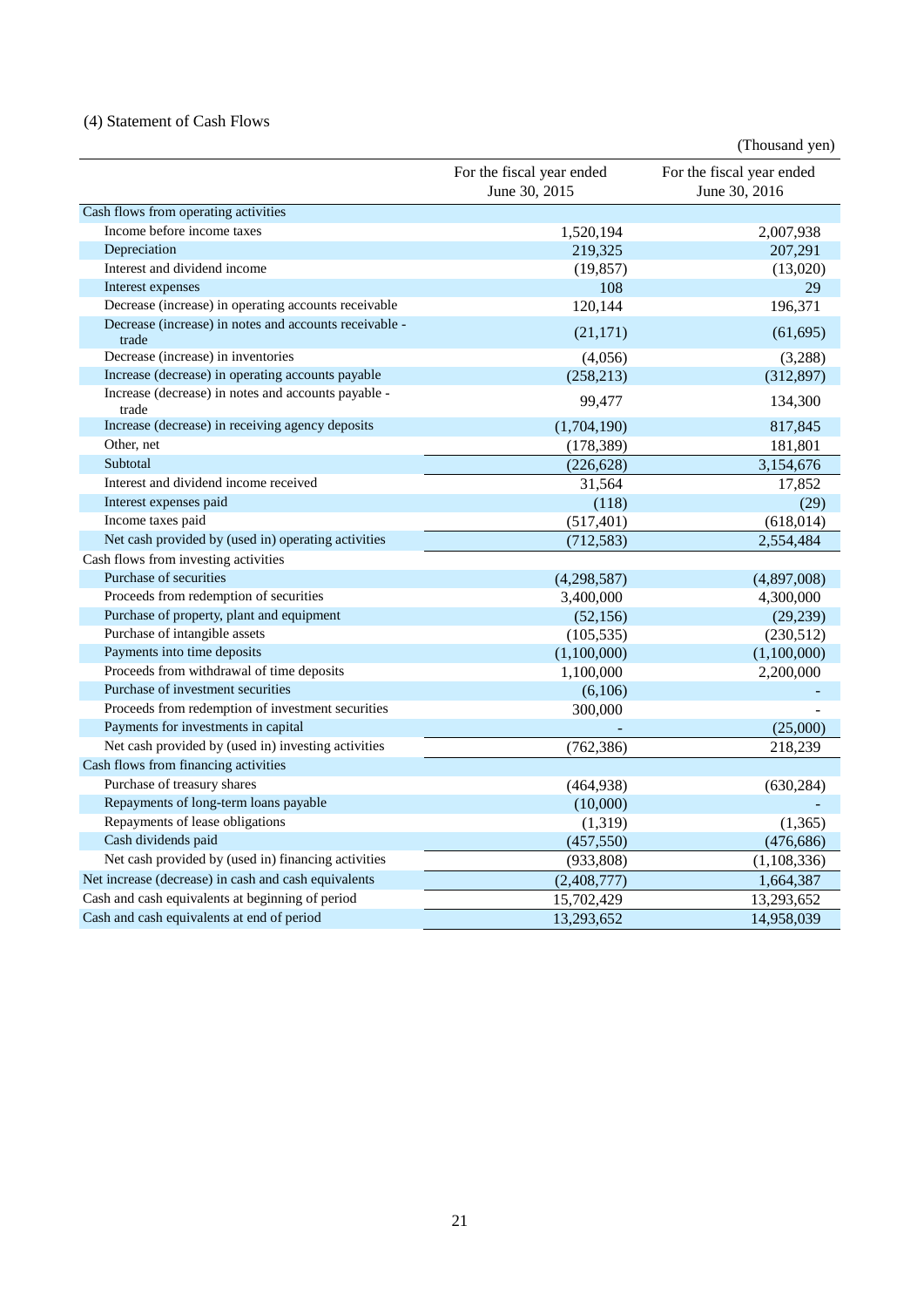(5) Notes to Financial Statements

(Notes on going concern assumption)

There is no relevant information.

(Changes to accounting policies)

The Company, in accordance with the revision of the Corporation Tax Act, changed the depreciation method from the declining-balance method to the straight-line method for accessories to buildings and structures acquired on or after April 1, 2016 by applying "Practical Solution on a change in depreciation method due to Tax Reform 2016" (PITF No. 32, June 17, 2016) to the fiscal year under review.

The change has no impact on operating income, ordinary income or income before income taxes of the fiscal year under review.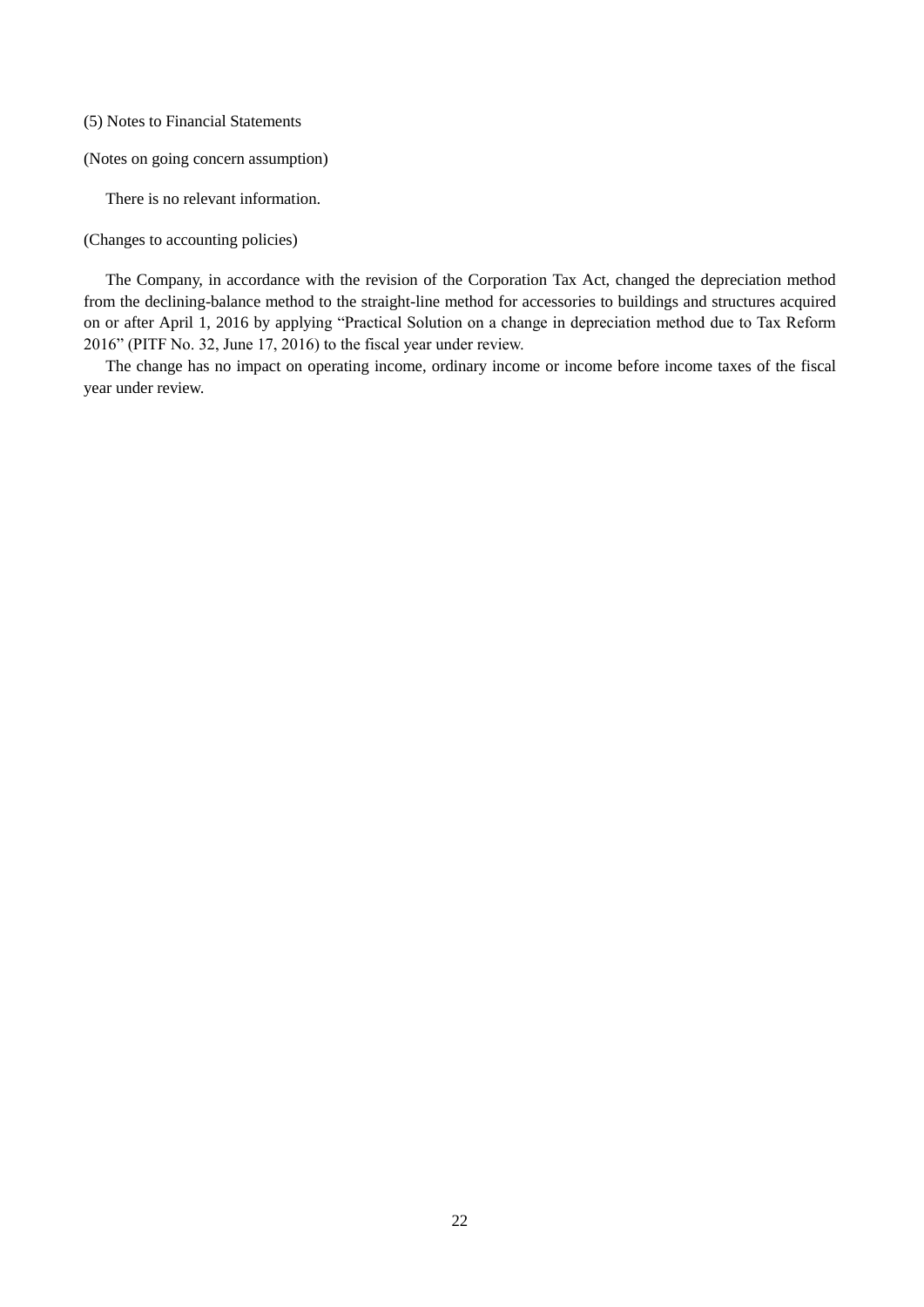(Significant accounting policies)

- 1. Valuation standards and valuation methods for securities
- (1) Held-to-maturity securities

Amortized cost method (interest method)

(2) Available-for-sale securities

Available-for-sale securities with market value

The market value method is applied, based on the market value as of the fiscal-end. The entire valuation difference from the purchase price is recorded directly as net assets, and the cost of securities sold is calculated using the moving-average method.

2. Valuation standards and valuation methods of inventories

Merchandise

Stated at cost using the moving-average method (balance sheet amount is calculated by writing down the book value of assets which decreased in profitability).

Work in process

Stated at cost using the specific identification method (balance sheet amount is calculated by writing down the book value of assets which decreased in profitability).

**Supplies** 

Stated at cost using the last purchase price method (balance sheet amount is calculated by writing down the book value of assets which decreased in profitability).

3. Depreciation methods of non-current assets

(1) Property, plant and equipment (excluding leased assets)

Declining balance method (however, straight-line method for server equipment providing services on an integrated basis with software, of all the buildings (excluding accessories), tools, furniture and fixtures acquired on or after April 1, 1998, and accessories to buildings and structures acquired on or after April 1, 2016).

The useful lives of the major assets are as follows. Buildings: 7-39 years Tools, furniture and fixtures: 3-15 years

(2) Intangible assets (excluding leased assets)

Straight-line depreciation Software for internal use is amortized based on its internally estimated useful life (5 years).

(3) Leased assets

The straight-line method, substituting the lease term with the useful life, assuming no residual value.

- 4. Basis for recording allowances
- (1) Allowance for doubtful accounts

To prepare for bad debt losses, the Company records estimated amount of uncollectable receivables, based on loan loss ratio for general receivables, and case-by-case review of collectability for specific receivables such as doubtful accounts receivable. Since actual loan loss until the end of the fiscal year under review was negligible, loan loss ratio for general receivables is assumed as zero.

(2) Provision for bonuses

To prepare for the payment of bonuses for employees, estimated amount of payment of bonuses is recorded.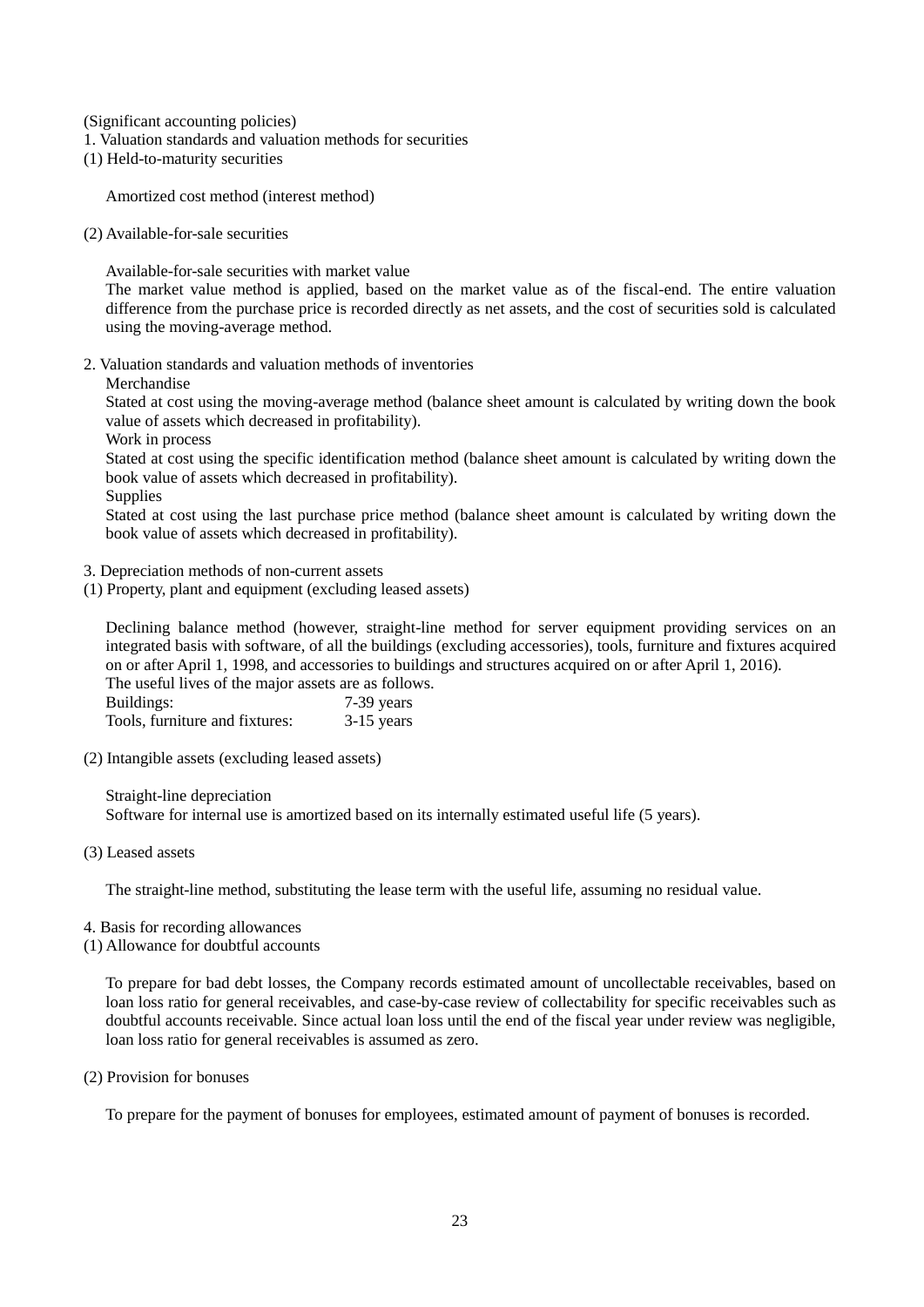### (3) Provision for retirement benefits

To prepare for the payment of employees' retirement benefits, an amount based on retirement benefit obligations (amount required by simplified method at year-end to pay for voluntary termination) and pension assets as of the end of the fiscal year under review is recorded. Since pension assets exceeded retirement benefit obligations as of the end of the fiscal year under review, such excess has been recorded as prepaid pension cost under "other" in investments and other assets.

# (4) Provision for granting of shares

To prepare for the granting of shares to employees in accordance with the Share Granting Rules, estimated amount of share granting obligations as of the end of the fiscal year under review is recorded.

5. The range of cash within the statement of cash flows

Cash within the statement of cash flows include cash at hand, demand deposits and short-term investments that are easily converted into cash, with little risk of fluctuation in value and reach maturity within three months from acquisition.

## 6. Other significant matters underlying the preparation of financial statements

Accounting of consumption taxes

All transactions are recorded net of consumption taxes and local consumption taxes.

Non-deductible consumption taxes are recorded as periodic expenses for the fiscal year in which they incur. However, non-deductible consumption taxes associated with non-current assets are recorded under "other" in investments and other assets, subject to equal amortization in accordance with the provisions of the Corporation Tax Act.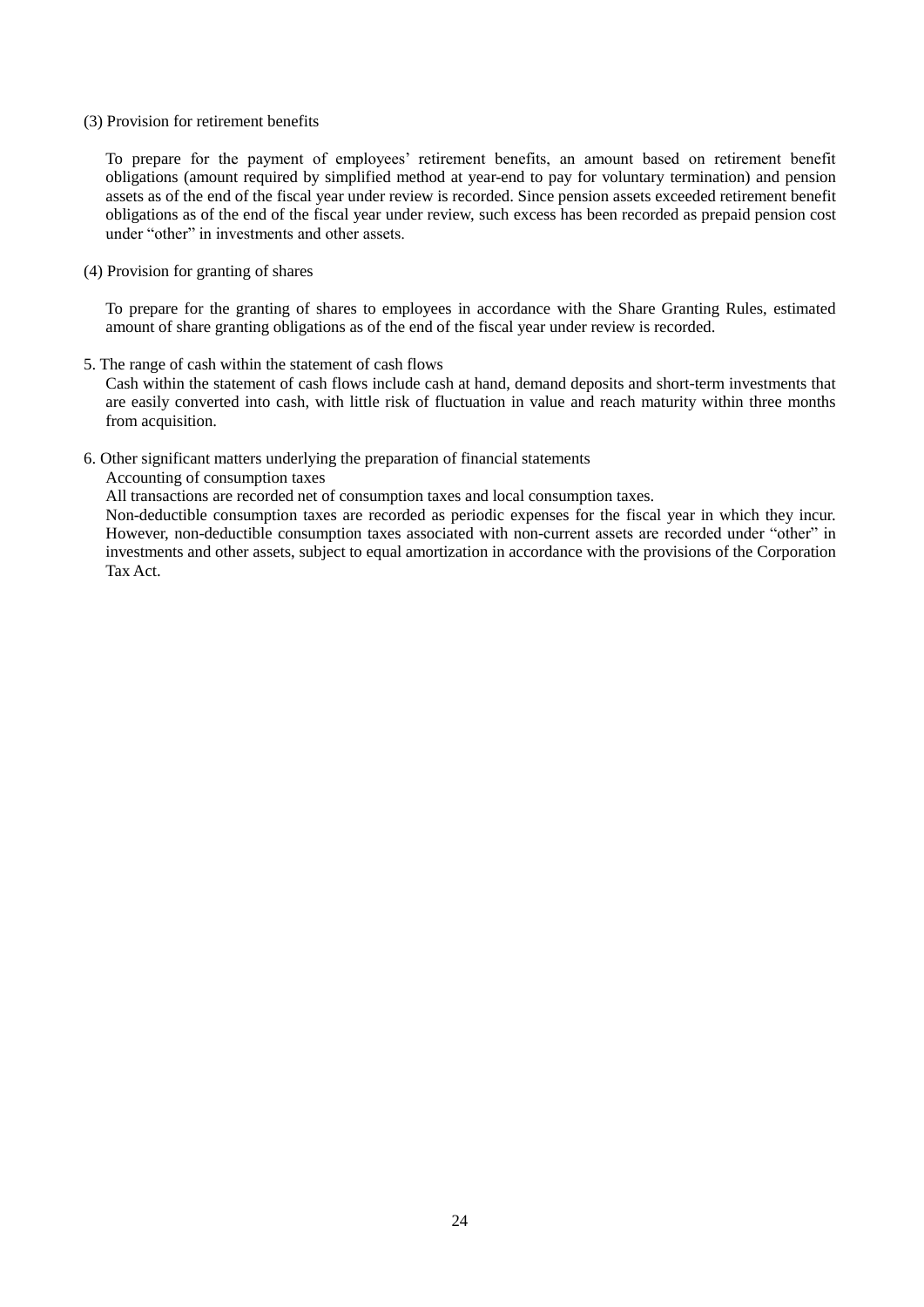(Notes to Balance Sheet)

\* Receiving agency deposit

Receiving agency deposit is a deposit related to money collection business, and an equivalent amount is included in the deposits.

(Notes to Statements of Income)

\*1 Approximate ratio of expenses included in selling expenses was 10% in the previous fiscal year, and 6% in the fiscal year under review. Approximate ratio of expenses included in general and administrative expenses was 90% in the previous fiscal year, and 94% in the fiscal year under review.

The major components and amounts of selling, general and administrative expenses are as follows.

|                                  |                                            | (Thousand yen)                             |
|----------------------------------|--------------------------------------------|--------------------------------------------|
|                                  | For the fiscal year<br>ended June 30, 2015 | For the fiscal year<br>ended June 30, 2016 |
| Advertising expenses             | 83,131                                     | 16,430                                     |
| Directors' compensations         | 93,829                                     | 93,860                                     |
| Salaries, allowances and bonuses | 224,925                                    | 267,905                                    |
| Rent expenses                    | 45,931                                     | 45,933                                     |
| Depreciation                     | 60,246                                     | 37,965                                     |

\*2 Total research and development expenses included in selling, general and administrative expenses

|                       | (Thousand yen)        |
|-----------------------|-----------------------|
| For the fiscal year   | For the fiscal year   |
| ended June $30, 2015$ | ended June $30, 2016$ |
| 14.024                | 32.316                |

\*3 Impairment loss

For the fiscal year ended June 30, 2015 (from July 1, 2014 to June 30, 2015)

There is no relevant information.

For the fiscal year ended June 30, 2016 (from July 1, 2015 to June 30, 2016)

There is no relevant information.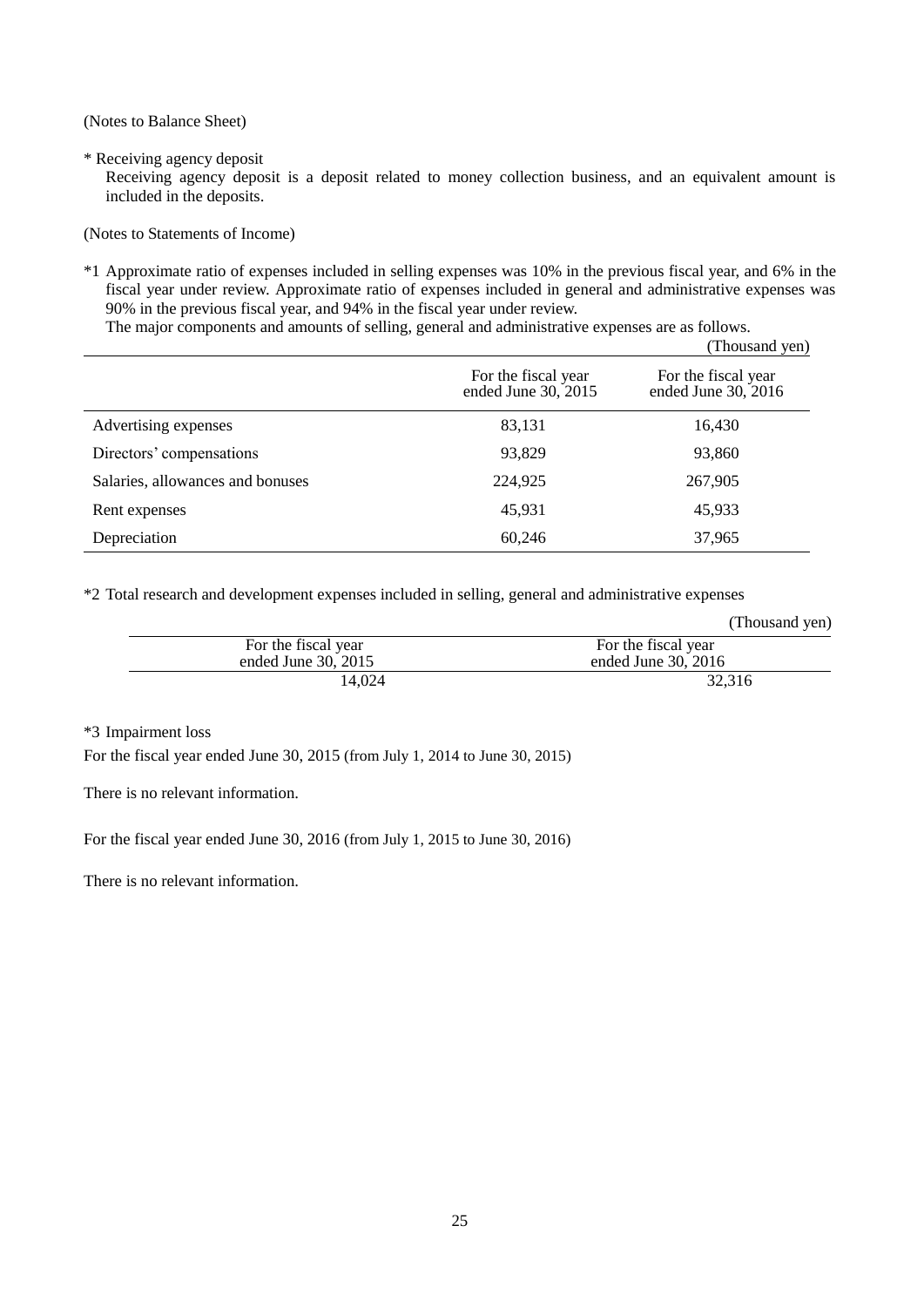# (Notes to Statement of Changes in Equity)

For the fiscal year ended June 30, 2015 (from July 1, 2014 to June 30, 2015)

1. Class and total number of issued shares and class and total number of treasury shares

|                              | Number of shares at<br>beginning of period | Increase during<br>period | Decrease during<br>period | Shares)<br>Number of shares at<br>end of period |
|------------------------------|--------------------------------------------|---------------------------|---------------------------|-------------------------------------------------|
| Issued shares                |                                            |                           |                           |                                                 |
| Common shares<br>(Note 1)    | 10,100,000                                 |                           | 300,000                   | 9,800,000                                       |
| Total                        | 10,100,000                                 |                           | 300,000                   | 9,800,000                                       |
| Treasury shares              |                                            |                           |                           |                                                 |
| Common shares<br>(Note 2, 3) | 471,454                                    | 181,900                   | 307,800                   | 345,554                                         |
| Total                        | 471,454                                    | 181,900                   | 307,800                   | 345,554                                         |

 $(51)$ 

(Notes)

1. The decrease in issued shares by 300,000 shares of common shares is due to the retirement of treasury shares carried out on August 29, 2014.

2. The increase in treasury shares by 181,900 shares of common shares is due to the purchase of treasury shares carried out in the period from February 9, 2015 to June 10, 2015, based on the resolution approving such purchase at the Board of Directors meeting held on February 6, 2015.

3. The decrease in treasury shares by 307,800 shares of common shares is due to the decrease of 300,000 treasury shares through the retirement of treasury shares carried out on August 29, 2014.

4. Following the introduction of the Board Benefit Trust (J-ESOP), Trust & Custody Services Bank, Ltd. (Trust Account E) purchased 1,000 shares of the Company on June 25, 2010. The number of treasury shares stated herein includes 97,900 shares in the Company held by the Trust Account E as of June 30, 2015.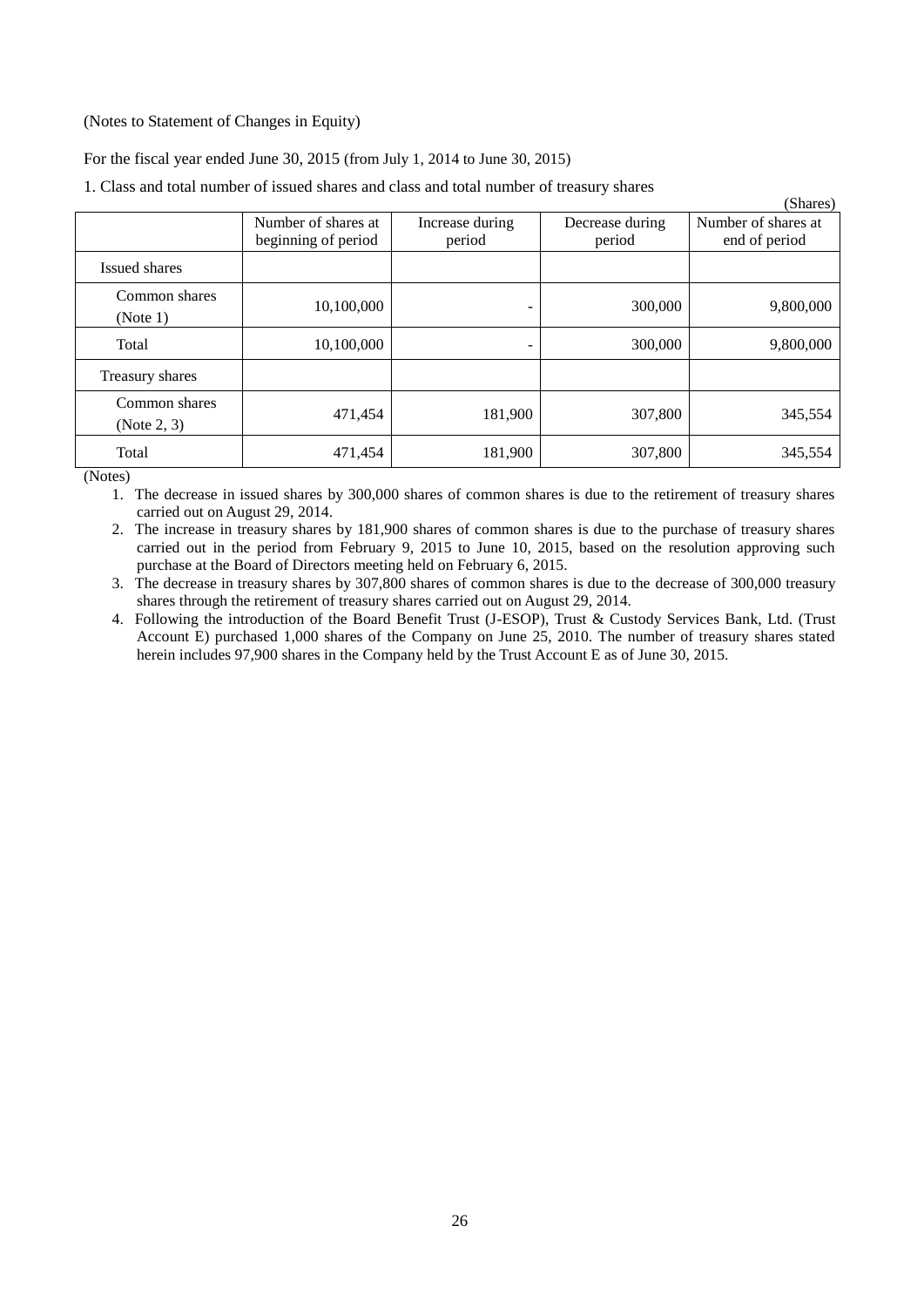| Type                  | Schedule of<br>stock<br>acquisition<br>rights                                                                   | Class of<br>shares for the<br>purpose of<br>stock<br>acquisition<br>rights | Number of<br>shares at<br>beginning of<br>period | Increase<br>during period | Number of shares for the purpose of stock acquisition rights<br>Decrease<br>during period | Number of<br>shares at end<br>of period | <b>Balance</b> at<br>the end of<br>period<br>(Thousand<br>yen) |
|-----------------------|-----------------------------------------------------------------------------------------------------------------|----------------------------------------------------------------------------|--------------------------------------------------|---------------------------|-------------------------------------------------------------------------------------------|-----------------------------------------|----------------------------------------------------------------|
| Submitting<br>company | 1st series stock<br>acquisition<br>rights in the<br>form of stock<br>options as stock-<br>based<br>compensation |                                                                            |                                                  |                           |                                                                                           |                                         | 9,012                                                          |
|                       | 2nd series stock<br>acquisition<br>rights in the<br>form of stock<br>options as stock-<br>based<br>compensation |                                                                            |                                                  |                           |                                                                                           |                                         | 10,050                                                         |
|                       | 1st series stock<br>acquisition<br>rights in the<br>form of<br>performance-<br>based stock<br>options           |                                                                            |                                                  |                           |                                                                                           |                                         | 3,685                                                          |
|                       | 3rd series stock<br>acquisition<br>rights in the<br>form of stock<br>options as stock-<br>based<br>compensation |                                                                            |                                                  |                           |                                                                                           |                                         | 10,073                                                         |
|                       | 4th series stock<br>acquisition<br>rights in the<br>form of stock<br>options as stock-<br>based<br>compensation |                                                                            |                                                  |                           |                                                                                           |                                         | 6,654                                                          |
|                       | Total                                                                                                           |                                                                            | $\blacksquare$                                   | $\blacksquare$            | $\overline{\phantom{a}}$                                                                  | $\overline{\phantom{a}}$                | 39,475                                                         |

2. Matters related to stock acquisition rights and treasury shares acquisition rights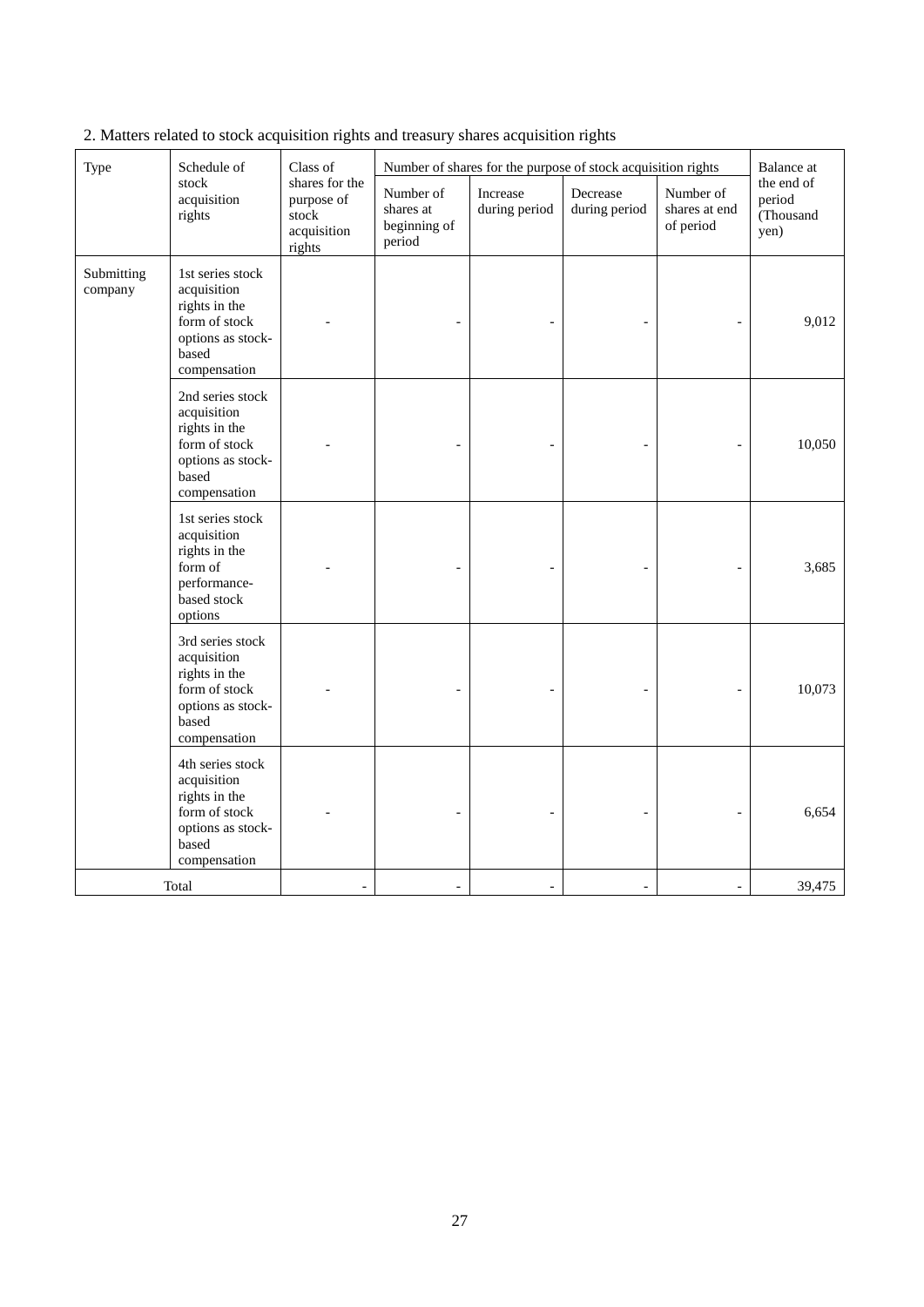# 3. Dividends

(1) Cash dividends paid

| (Resolution)                                                              | Class of shares  | Total cash<br>dividends<br>Thousand yen) | Dividend per<br>share<br>Yen) | Record date   | Effective date     |
|---------------------------------------------------------------------------|------------------|------------------------------------------|-------------------------------|---------------|--------------------|
| September 28, 2015<br>Annual General<br>Meeting of<br><b>Shareholders</b> | Common<br>shares | 457,208                                  | 47                            | June 30, 2014 | September 29, 2014 |

(Note) Total amount of dividend includes dividend paid to Trust & Custody Services Bank, Ltd. (Trust Account E) based on the Board Benefit Trust (J-ESOP) scheme.

(2) Dividends for which the record date falls in the fiscal year under review, but the effective date fall in the following fiscal year

| (Resolution)                                                                 | Class of<br>shares | Total cash<br>dividends<br>Thousand yen) | Source of<br>dividend | Dividend<br>per share<br>Yen) | Record<br>date   | Effective date        |
|------------------------------------------------------------------------------|--------------------|------------------------------------------|-----------------------|-------------------------------|------------------|-----------------------|
| September 28,<br>2015<br>Annual General<br>Meeting of<br><b>Shareholders</b> | Common<br>shares   | 477,617                                  | Retained<br>earnings  | 50                            | June 30,<br>2015 | September 29,<br>2015 |

(Note) Total amount of dividend includes dividend paid to Trust & Custody Services Bank, Ltd. (Trust Account E) based on the Board Benefit Trust (J-ESOP) scheme.

For the fiscal year ended June 30, 2016 (from July 1, 2015 to June 30, 2016)

1. Class and total number of issued shares and class and total number of treasury shares

|                              |                                            |                           |                           | (Shares)                             |
|------------------------------|--------------------------------------------|---------------------------|---------------------------|--------------------------------------|
|                              | Number of shares at<br>beginning of period | Increase during<br>period | Decrease during<br>period | Number of shares at<br>end of period |
| Issued shares                |                                            |                           |                           |                                      |
| Common shares<br>(Note 1)    | 9,800,000                                  | -                         | 100,000                   | 9,700,000                            |
| Total                        | 9,800,000                                  |                           | 100,000                   | 9,700,000                            |
| Treasury shares              |                                            |                           |                           |                                      |
| Common shares<br>(Note 2, 3) | 345,554                                    | 263,125                   | 126,700                   | 481,979                              |
| Total                        | 345,554                                    | 263,125                   | 126,700                   | 481,979                              |

(Notes)

1. The decrease in issued shares by 100,000 shares of common shares is due to the retirement of treasury shares carried out on August 31, 2015.

2. The increase in treasury shares by 263,000 shares of common shares is due to the purchase of treasury shares carried out based on the resolution approving such purchase at the Board of Directors meeting held on October 30, 2015.

3. The decrease in treasury shares by 126,700 shares of common shares is due to the decreases of 100,000 treasury shares through the retirement carried out on August 31, 2015, 25,800 shares associated with the exercise of stock options, and 900 shares associated with the grant by the Board Benefit Trust (J-ESOP).

4. Following the introduction of the Board Benefit Trust (J-ESOP), Trust & Custody Services Bank, Ltd. (Trust Account E) purchased 1,000 shares of the Company on June 25, 2010. The number of treasury shares stated herein includes 97,900 shares at beginning of period and 97,000 shares at end of period in the Company held by the Trust Account E as of June 30, 2016.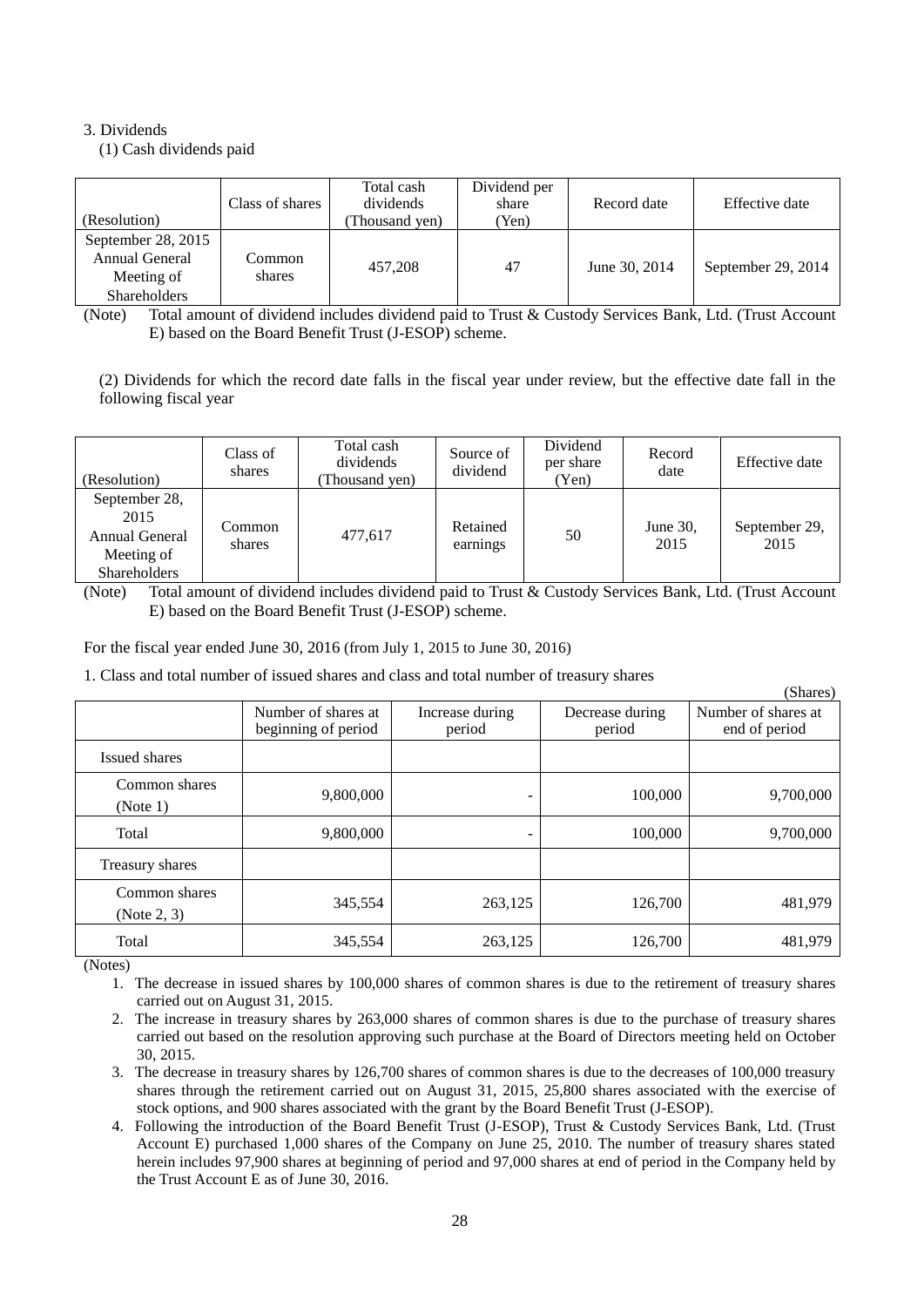| Type                  | Schedule of<br>stock<br>acquisition<br>rights                                                                   | Class of<br>shares for the<br>purpose of<br>stock<br>acquisition<br>rights | Number of<br>shares at<br>beginning of<br>period | Increase<br>during period | Number of shares for the purpose of stock acquisition rights<br>Decrease<br>during period | Number of<br>shares at end<br>of period | Balance at<br>the end of<br>period<br>(Thousand<br>yen) |
|-----------------------|-----------------------------------------------------------------------------------------------------------------|----------------------------------------------------------------------------|--------------------------------------------------|---------------------------|-------------------------------------------------------------------------------------------|-----------------------------------------|---------------------------------------------------------|
| Submitting<br>company | 1st series stock<br>acquisition<br>rights in the<br>form of stock<br>options as stock-<br>based<br>compensation |                                                                            |                                                  |                           |                                                                                           |                                         | 9,012                                                   |
|                       | 2nd series stock<br>acquisition<br>rights in the<br>form of stock<br>options as stock-<br>based<br>compensation |                                                                            |                                                  |                           |                                                                                           |                                         | 10,050                                                  |
|                       | 1st series stock<br>acquisition<br>rights in the<br>form of<br>performance-<br>based stock<br>options           |                                                                            | 2,835                                            | $\overline{\phantom{a}}$  | 268                                                                                       | 2,567                                   | 3,337                                                   |
|                       | 3rd series stock<br>acquisition<br>rights in the<br>form of stock<br>options as stock-<br>based<br>compensation |                                                                            |                                                  |                           |                                                                                           |                                         | 10,073                                                  |
|                       | 4th series stock<br>acquisition<br>rights in the<br>form of stock<br>options as stock-<br>based<br>compensation |                                                                            |                                                  |                           |                                                                                           |                                         | 6,654                                                   |
|                       | Total                                                                                                           |                                                                            | 2,835                                            | $\overline{\phantom{a}}$  | 268                                                                                       | 2,567                                   | 39,126                                                  |

2. Matters related to stock acquisition rights and treasury shares acquisition rights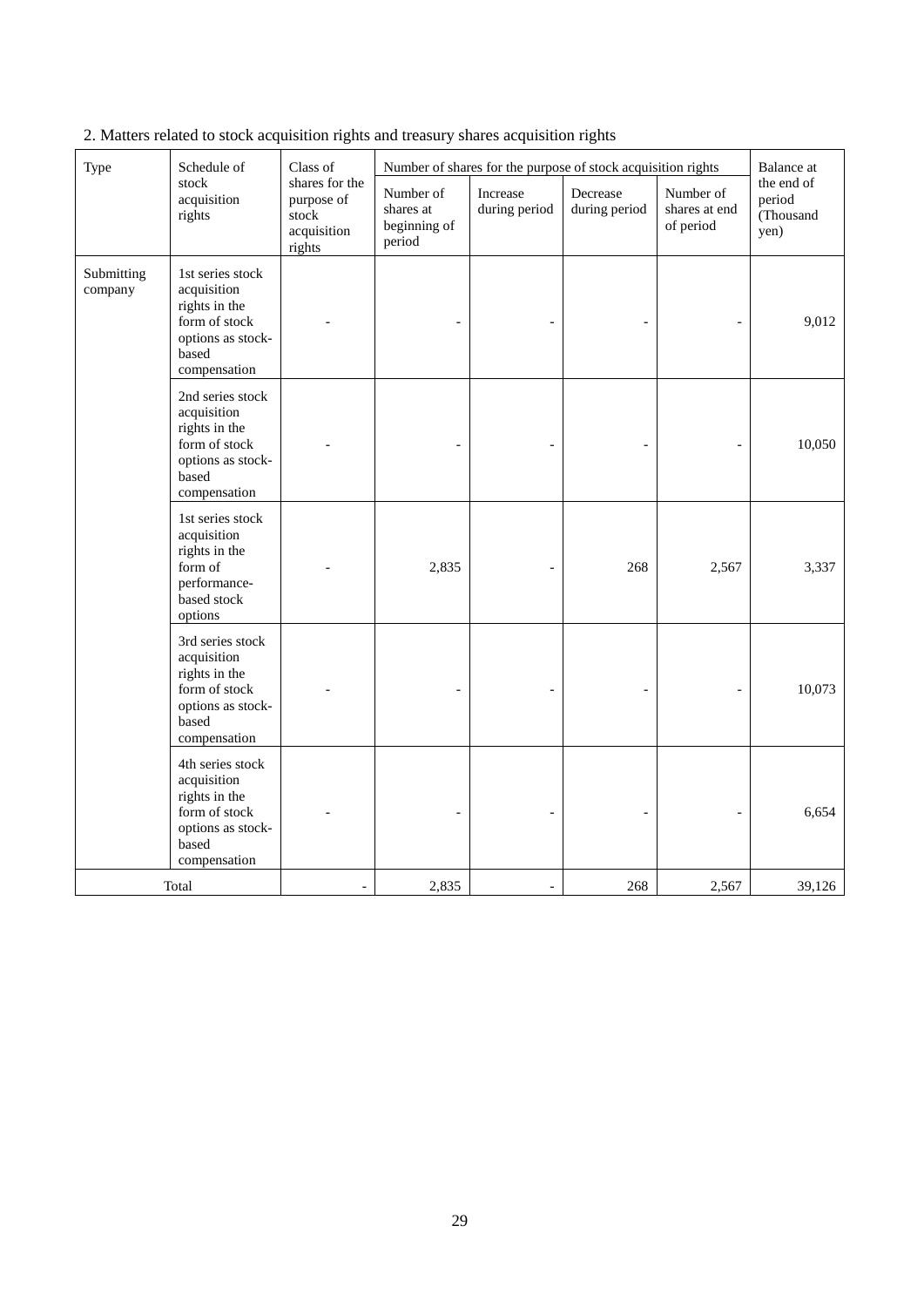# 3. Dividends

(1) Cash dividends paid

| (Resolution)                                                              | Class of shares  | Total cash<br>dividends<br>Thousand yen) | Dividend per<br>share<br>Yen) | Record date   | Effective date     |
|---------------------------------------------------------------------------|------------------|------------------------------------------|-------------------------------|---------------|--------------------|
| September 28, 2015<br>Annual General<br>Meeting of<br><b>Shareholders</b> | Common<br>shares | 477.617                                  | 50                            | June 30, 2015 | September 29, 2015 |

(Note) Total amount of dividend includes dividend paid to Trust & Custody Services Bank, Ltd. (Trust Account E) based on the Board Benefit Trust (J-ESOP) scheme.

(2) Dividends for which the record date falls in the fiscal year under review, but the effective date fall in the following fiscal year

| (Resolution)                                                          | Class of<br>shares | Total cash<br>dividends<br>Thousand yen) | Source of<br>dividend | Dividend<br>per share<br>Yen) | Record<br>date   | Effective date        |
|-----------------------------------------------------------------------|--------------------|------------------------------------------|-----------------------|-------------------------------|------------------|-----------------------|
| September 28,<br>2016<br>Annual General<br>Meeting of<br>Shareholders | Common<br>shares   | 745,202                                  | Retained<br>earnings  | 80                            | June 30,<br>2016 | September 29,<br>2016 |

(Note) Total amount of dividend includes dividend paid to Trust & Custody Services Bank, Ltd. (Trust Account E) based on the Board Benefit Trust (J-ESOP) scheme.

# (Notes to Statement of Cash Flows)

\*Relationship between "Cash and cash equivalents at end of period" and account items listed in the Balance Sheet (Thousand yen)

|                                                               |                                            | THUUSAHU YUH)                              |
|---------------------------------------------------------------|--------------------------------------------|--------------------------------------------|
|                                                               | For the fiscal year<br>ended June 30, 2015 | For the fiscal year<br>ended June 30, 2016 |
| Cash and deposits                                             | 13,293,918                                 | 14,458,084                                 |
| Securities (MMF, etc.)                                        | 1,099,735                                  | 499.955                                    |
| Time deposits with deposit terms of<br>more than three months | (1,100,000)                                | $\overline{\phantom{0}}$                   |
| Cash and cash equivalents                                     | 13,293,652                                 | 14,958,039                                 |

Cash and cash equivalents include ¥9,566,090 thousand commensurate with receiving agency deposit.

# (Equity in earnings/loss)

For the fiscal year ended June 30, 2015 (from July 1, 2014 to June 30, 2015)

There is no relevant information.

For the fiscal year ended June 30, 2016 (from July 1, 2015 to June 30, 2016)

There is no relevant information.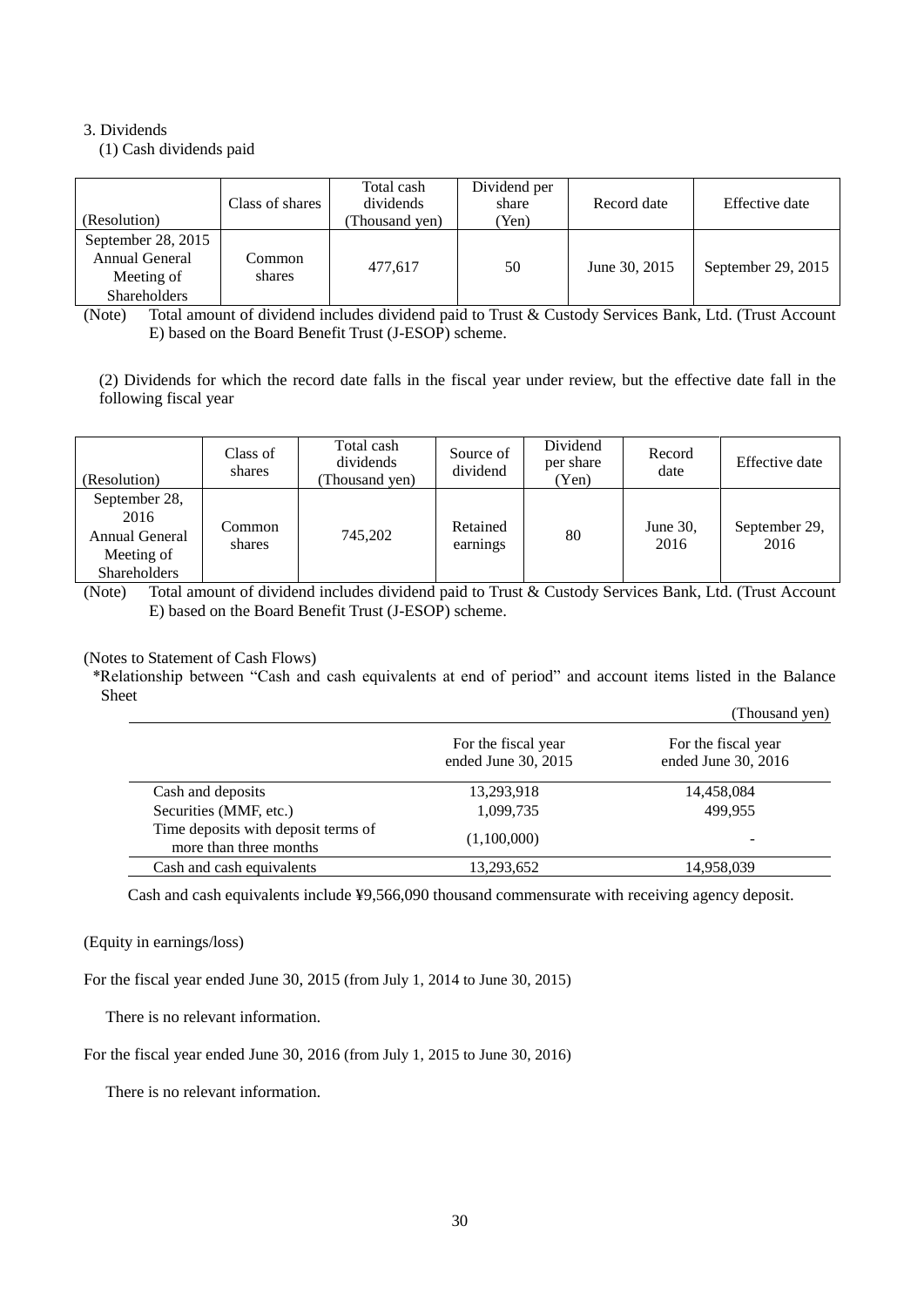(Segment information, etc.) [Segment information]

For the fiscal year ended June 30, 2015 (from July 1, 2014 to June 30, 2015)

Description is omitted because the Company operates in a single segment of payment and authentication business.

For the fiscal year ended June 30, 2016 (from July 1, 2015 to June 30, 2016)

Description is omitted because the Company operates in a single segment of payment and authentication business.

[Related information]

For the fiscal year ended June 30, 2015 (from July 1, 2014 to June 30, 2015) 1. Information by product and service

Description is omitted because the Company operates in a single segment of payment and authentication business.

2. Information by region

(1) Net sales

|           |           | (Thousand yen) |
|-----------|-----------|----------------|
| Japan     | ບ.ນ.      | Total          |
| 5,801,005 | 3,087,764 | 8,888,769      |

(2) Property, plant and equipment

Description is omitted because there are no property, plant and equipment that exist outside Japan.

#### 3. Information by major customer

|                      |           | (Thousand yen)  |
|----------------------|-----------|-----------------|
| Customer name        | Net sales | Related segment |
| AMAZON.COM INT'L     |           | Payment and     |
| SALES, INC.          | 3,087,764 | authentication  |
| GMO Payment Gateway, |           | Payment and     |
| Inc.                 | 1,309,505 | authentication  |

For the fiscal year ended June 30, 2016 (from July 1, 2015 to June 30, 2016)

1. Information by product and service

Description is omitted because the Company operates in a single segment of payment and authentication business.

# 2. Information by region

(1) Net sales

|           |           | (Thousand yen) |
|-----------|-----------|----------------|
| Japan     | ∪.∪.      | Total          |
| 7,495,888 | 3,033,117 | 10,529,005     |

(2) Property, plant and equipment

Description is omitted because there are no property, plant and equipment that exist outside Japan.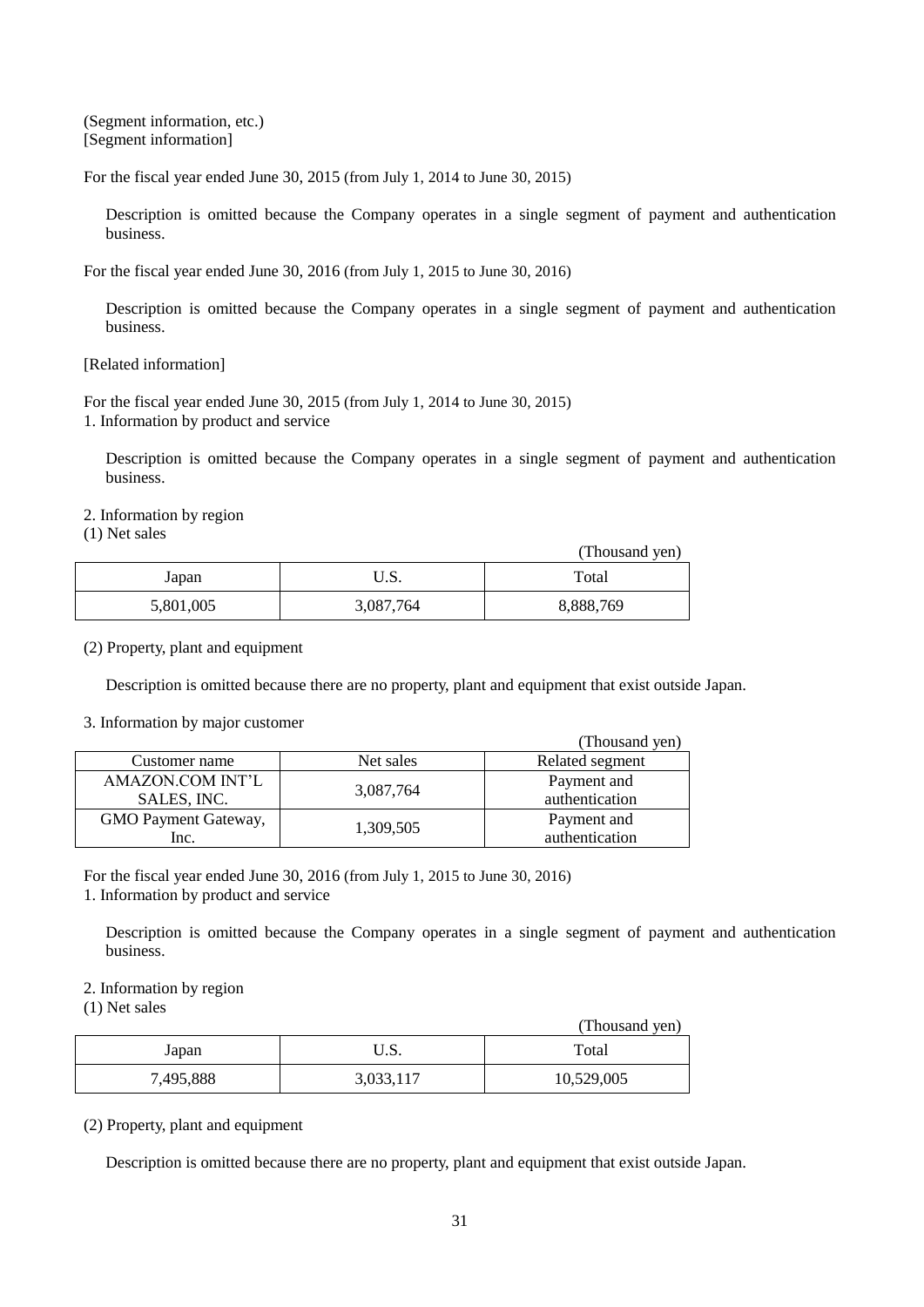### 3. Information by major customer

(Thousand yen)

| Customer name        | Net sales | Related segment |
|----------------------|-----------|-----------------|
| AMAZON.COM INT'L     |           | Payment and     |
| SALES, INC.          | 3,525,399 | authentication  |
| GMO Payment Gateway, |           | Payment and     |
| Inc.                 | 1,742,731 | authentication  |

[Information on impairment of non-current assets by reported segment]

For the fiscal year ended June 30, 2015 (from July 1, 2014 to June 30, 2015)

There is no relevant information.

For the fiscal year ended June 30, 2016 (from July 1, 2015 to June 30, 2016)

There is no relevant information.

[Information on amortization and unamortized balance of goodwill by reported segment]

For the fiscal year ended June 30, 2015 (from July 1, 2014 to June 30, 2015)

There is no relevant information.

For the fiscal year ended June 30, 2016 (from July 1, 2015 to June 30, 2016)

There is no relevant information.

[Information on gain on bargain purchase by reported segment]

For the fiscal year ended June 30, 2015 (from July 1, 2014 to June 30, 2015)

There is no relevant information.

For the fiscal year ended June 30, 2016 (from July 1, 2015 to June 30, 2016)

There is no relevant information.

(Per share information)

|                              |                     | Yen)                |
|------------------------------|---------------------|---------------------|
|                              | For the fiscal year | For the fiscal year |
|                              | ended June 30, 2015 | ended June 30, 2016 |
| Net assets per share         | 428.10              | 453.37              |
| Net income per share         | 48.37               | 71.91               |
| Diluted net income per share | 48.00               | 70.22               |

(Notes) 1. The Company conducted a 2-for-1 share split effective July 1, 2016, based on the resolution of the meeting of the Board of Directors of the Company held on May 19, 2016. Net assets per share, net income per share and diluted net income per share are calculated as if the share split had occurred at the beginning of the prior fiscal year.

2. With respect to the number of treasury shares of common shares for the purpose of calculating net assets per share, as well as the average number of treasury shares of common shares during the period for the purpose of calculating net income per share, the number of treasury shares does not include the number of shares of the Company held by Trust & Custody Services Bank, Ltd. (Trust Account E).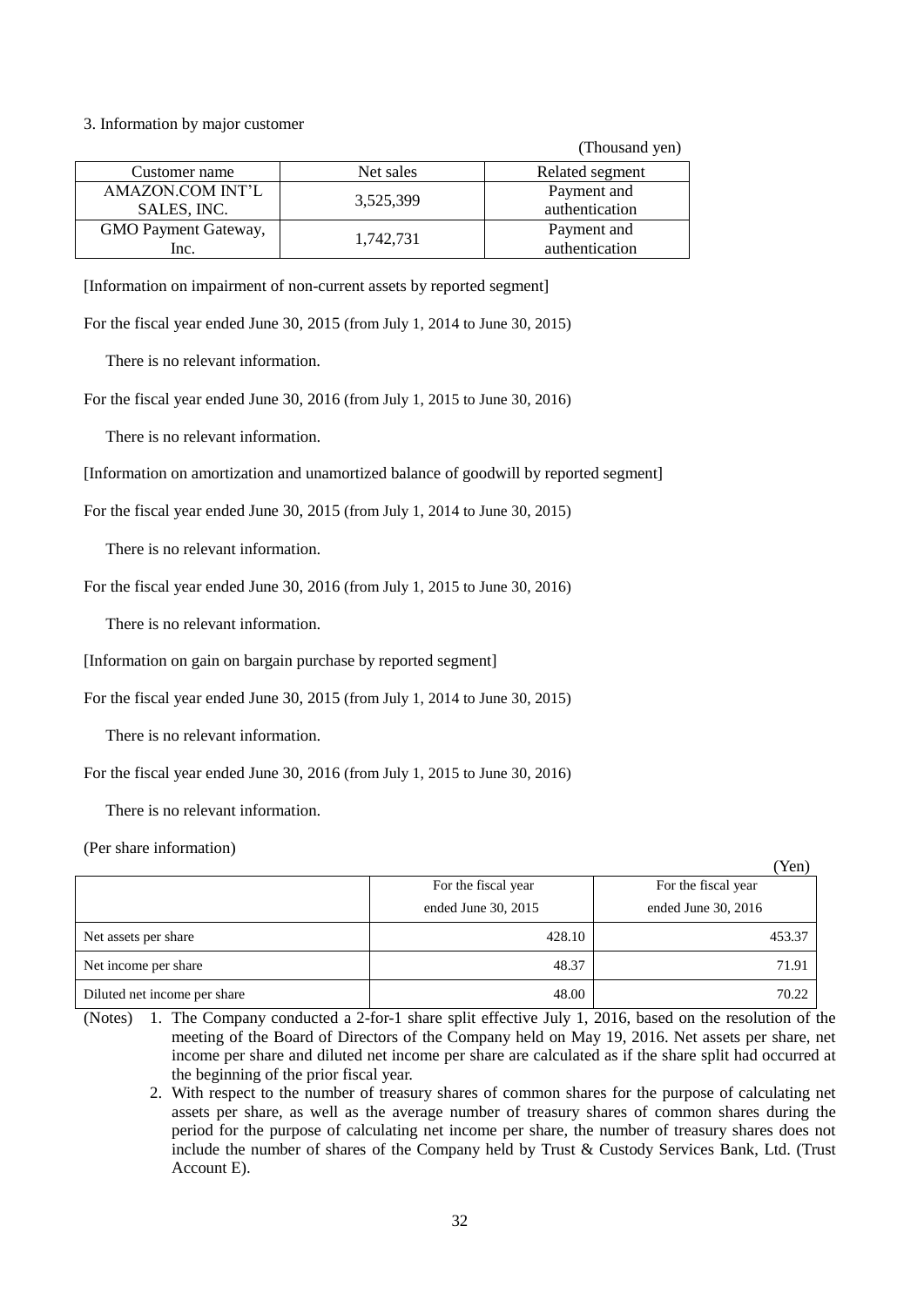|                                                                                                                              | For the fiscal year | For the fiscal year   |
|------------------------------------------------------------------------------------------------------------------------------|---------------------|-----------------------|
|                                                                                                                              | ended June 30, 2015 | ended June $30, 2016$ |
| Net income per share                                                                                                         |                     |                       |
| Net income (Thousand yen)                                                                                                    | 938,121             | 1,350,877             |
| Amount not attributable to common<br>shareholders (Thousand yen)                                                             |                     |                       |
| Net income on common shares (Thousand yen)                                                                                   | 938,121             | 1,350,877             |
| Average number of shares of common shares<br>during the period (Shares)                                                      | 19,394,898          | 18,786,561            |
| Diluted net income per share                                                                                                 |                     |                       |
| Adjustment of net income (Thousand yen)                                                                                      |                     |                       |
| Increase in number of shares of common shares                                                                                | 150,492             | 452,324               |
| (Stock acquisition rights included in the above)                                                                             | (150, 492)          | (452, 324)            |
| Overview of residual shares not included in<br>calculation of diluted net income per share due<br>to lack of dilutive effect |                     |                       |

3. The basis of calculation of net income per share and diluted net income per share is as follows:

(Significant subsequent events)

There is no relevant information.